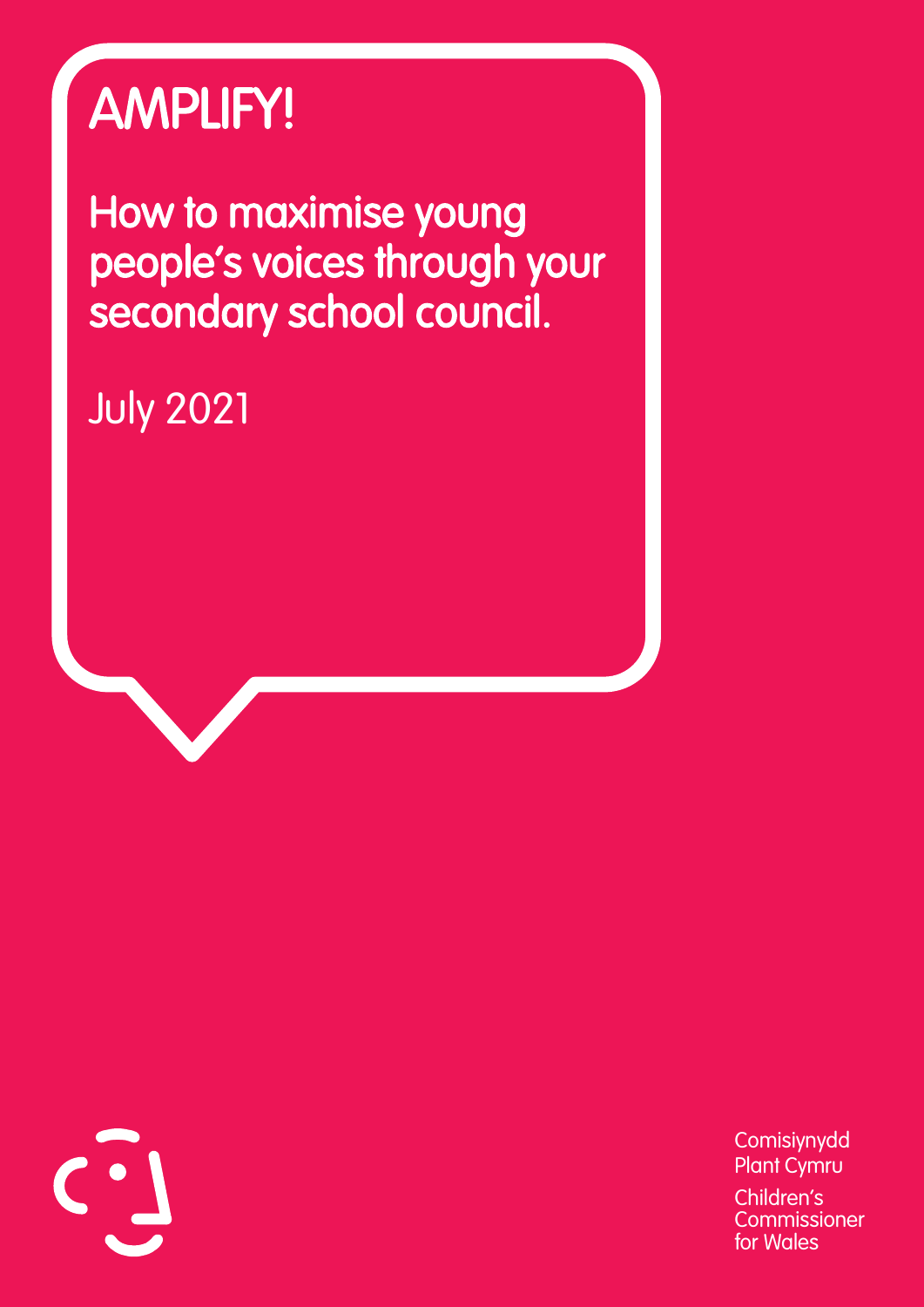## Foreword (1):

2

### By Jaqueline Argent, 18, member of the Children's Commissioner for Wales' Advisory Panel

The school council is an incredibly important part of a student's school life. It is the body that facilitates student voice and ensures that students are actively involved in decision making. This report aims to encourage more students to participate as well as improve the quality of participation. Hopefully in the coming years we will see more representative school councils enacting positive changes within their institutions.

The research does show that school councils can have a lack of diversity. This needs to change and hopefully this report will be the start of this. In order for school councils to do their job and improve the experience of students, they must be representative of the multitude of identities, cultures and experiences that form the student body!

The Young Person's Advisory Panel has worked closely with Sally's team to shape this project. I have been involved in this project from the beginning, from coming up with the aims to the writing of the report. I also helped to deliver workshops to other Advisory Panel members. Throughout this project, I was given multiple opportunities to give input and always felt listened to. I have been able to develop my own skills, while also making a difference for future generations. This has been fantastic opportunity and I am glad to have been involved in it!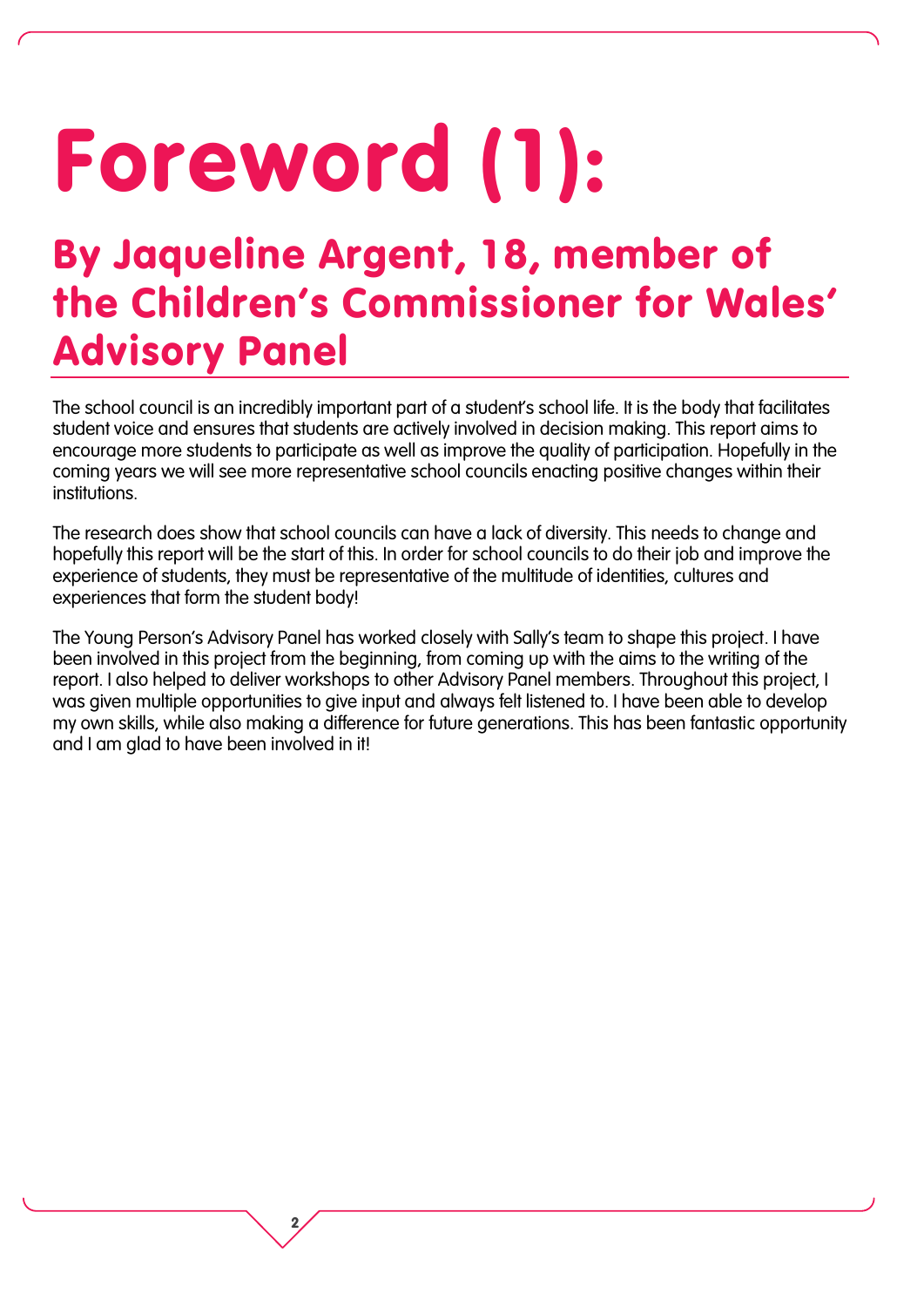## Foreword (2)

### By Professor Sally Holland, Children's Commissioner for Wales

All the consultation work for this report took place before the pandemic. Publication was planned for the end of March 2020 but, given the unfolding emergency, this was delayed. The subsequent year has been a very difficult time for all education settings, who have faced continual disruptions. As I write this, in the last half of the summer term 2021, settings are still operating with restrictions in place. But despite this, the education profession is working relentlessly to support children and young people to be happy, safe and well, to play and socialise, and to learn, progress and get qualifications after this challenging year.

This is now a good time to consider how to boost young people's participation in taking this work forward next year. Across Wales, education settings are considering how they can best listen to learners and put their priorities at the heart of planning and delivery. Some schools have well developed participation approaches to do this, and by law all schools have a great mechanism - their school council. In Wales, this law was brought in as part of a commitment to the principles of the United Nations Convention on the Rights of the Child (UNCRC).

My first [Right Way Education Survey in 2018](https://www.childcomwales.org.uk/wp-content/uploads/2018/10/Childrens-Rights-Survey.pdf) showed that 42% of young people in secondary schools felt they could take part in decisions in school. This figure was far lower than the numbers of children and young people who felt able to participate in decisions in other settings, such as primary schools (72%) and special education schools (74%).

My team, which includes the young people on my Advisory Panel, decided it was important to investigate this further to find out what might make participation in secondary settings more effective. In 2019/20 we researched this issue, consulting with young people and professionals about how participation works in their schools and what challenges there are in ensuring young people can really take part in decision making.

The young people on my Advisory Panel have been essential to this work. As a diverse group, they experience their education in different types of settings, and have had a range of experiences of participation. Some young people on my panel are really proud of their effective school councils and the benefits these bring to their school; and some examples of schools that have developed participation methods that are really valued by young people are published as case studies in this report.

With their varied experiences, the young people on my Panel have given strategic direction to my team: sharing decision making about the aims of the project; developing consultation methods and questions; and advising us how participation could be more effective. The young people's knowledge about what happens in schools and their insight into what young people need and value means that this work is far stronger. And this is the point: young people are the experts in their own lives.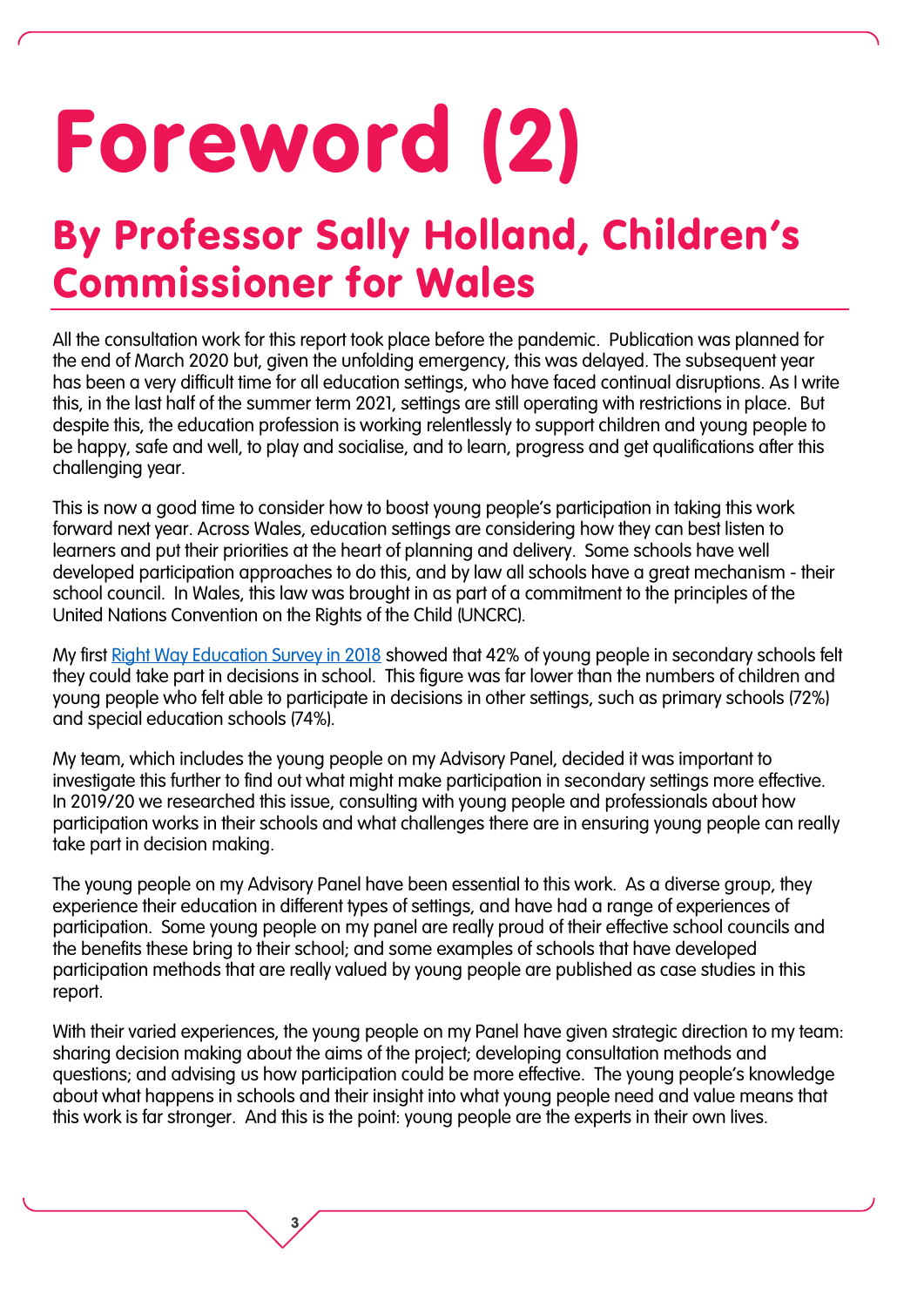Schools that can effectively engage young people's experience and expertise in decision making will be happier, safer places where young people have stronger opportunities to develop their talents and skills to the full. With new legislation about to be implemented, settings are developing new approaches to curriculum, assessment and supporting additional learning needs. Now is an important moment to maximise opportunities for young people to take part. This will mean new approaches are informed by the young people whose lives they will affect.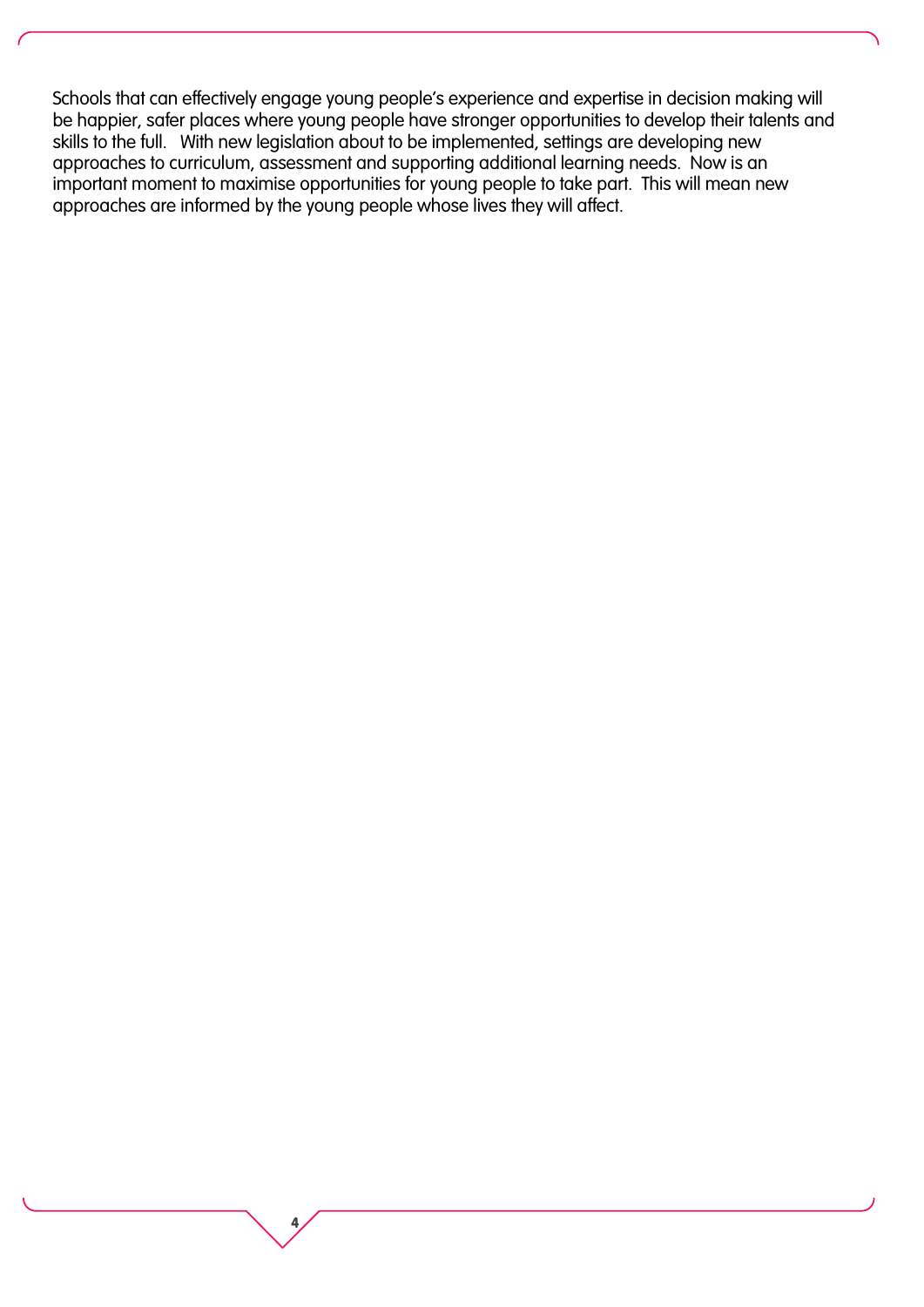# Background information

#### The United Nations Convention on the Rights of the Child (UNCRC)

Children's human rights are protected by the United Nations Convention on the Rights of the Child (UNCRC). Participation is a Guiding Principle of the UNCRC. Article 12, the right to have a say in decisions that affect you, is a clear articulation this principle. Participatory rights are also expressed in Articles 13 and 17 around access to understandable information and in Articles 14; 15; 31 around rights to cultural participation. The right of children to participate in decisions is a cross-cutting right that must be experienced in order for children to experience the full 42 rights under the UNCRC. These include children's rights to equality and non-discrimination, to safety and protection from harm, and to be provided with the resources that they need to develop.

This means all children and young people need equitable opportunities to express their views. Without this, adults and professionals will not know whether children feel safe and will not know how effective services are in providing children with what they need to be healthy and to learn.

#### Focus of this project: why secondary schools?

It is of equal importance that all children and young people experience their right to participation in all aspects of their lives and education. This report focuses on how young people experience this in secondary schools and how this could be improved. This is because the Commissioner's 2018 survey 1 of almost 7000 respondents showed that children in primary and special educational schools felt significantly more able to participate in decision making at their school than young people in secondary schools. Qualitative results of that survey indicated that there were particular challenges and barriers in secondary schools, which did not seem to affect other settings to the same extent.

The research carried out for this report has included other settings, such as primary and SEN settings, but these are referenced in this report largely to show comparative data. Schools that work with children aged 3-16 and 3-18 were also included in the data gathering but, when broken down by age, responses from 3-16/18 settings were broadly consistent with children of the same age in primary and secondary settings.

It is also the case that many children in Wales are not registered in formal school settings. Participation in informal education settings was not included in the remit for this research but the Children's Commissioner is focusing on experiences outside of formal education in other ongoing areas of work. These include enabling opportunities for participation through the Commissioner's Community [Ambassadors scheme](https://www.childcomwales.org.uk/our-schemes/community/), the Commissioner's [work](https://www.childcomwales.org.uk/our-work/policy-positions/home-education/) to ensure that all children experiencing home education are enabled to participate in decision making and the Commissioner's engagement with

 $\overline{a}$ <sup>1</sup> p.31 [Annual-Report-2018-19.pdf \(childcomwales.org.uk\)](https://www.childcomwales.org.uk/wp-content/uploads/2019/10/Annual-Report-2018-19.pdf)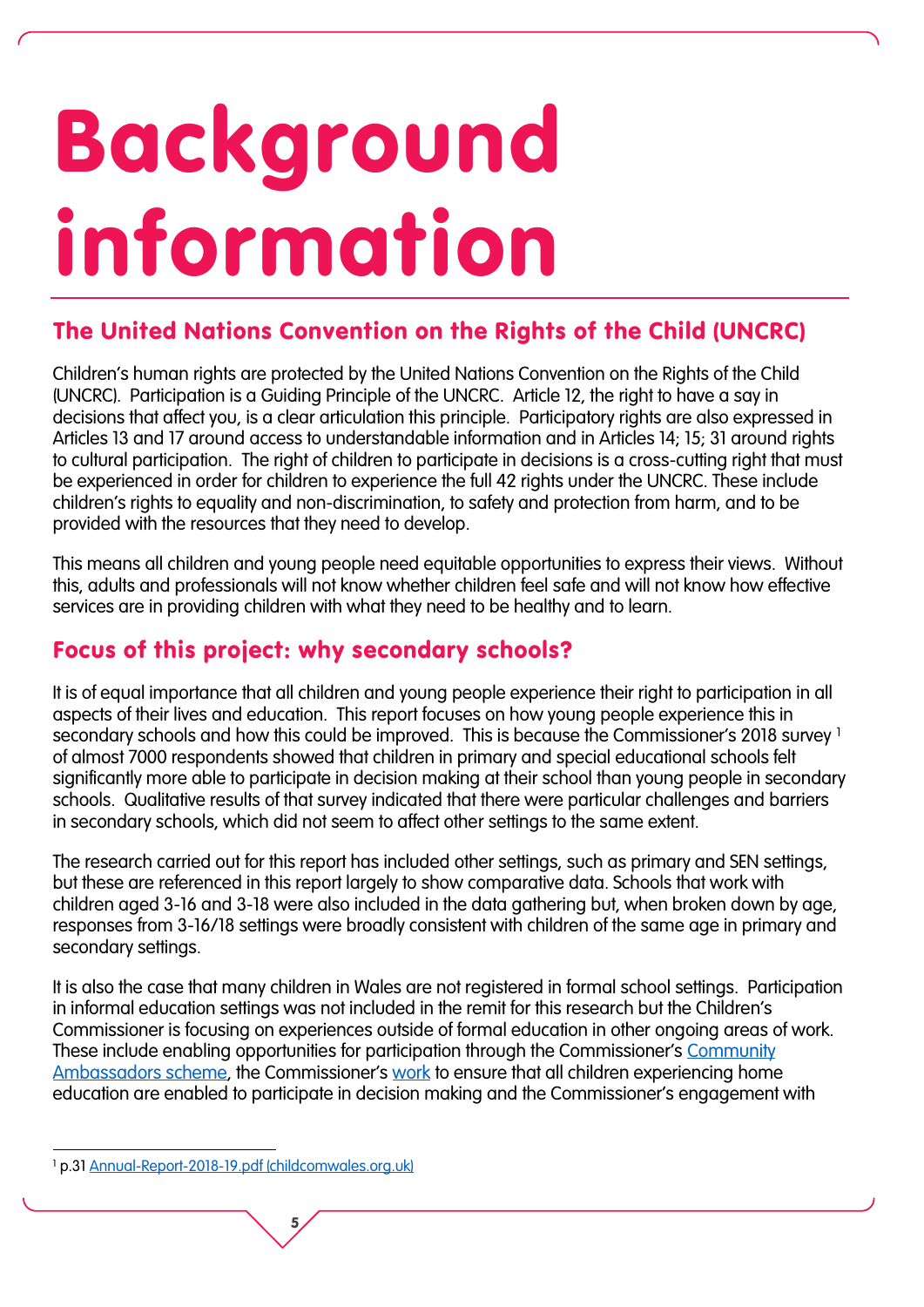Education Other Than At School (EOTAS) through her programme of participatory work and her case work service.

Suggestions about how to improve are focused for secondary schools but other settings may also find these relevant and helpful.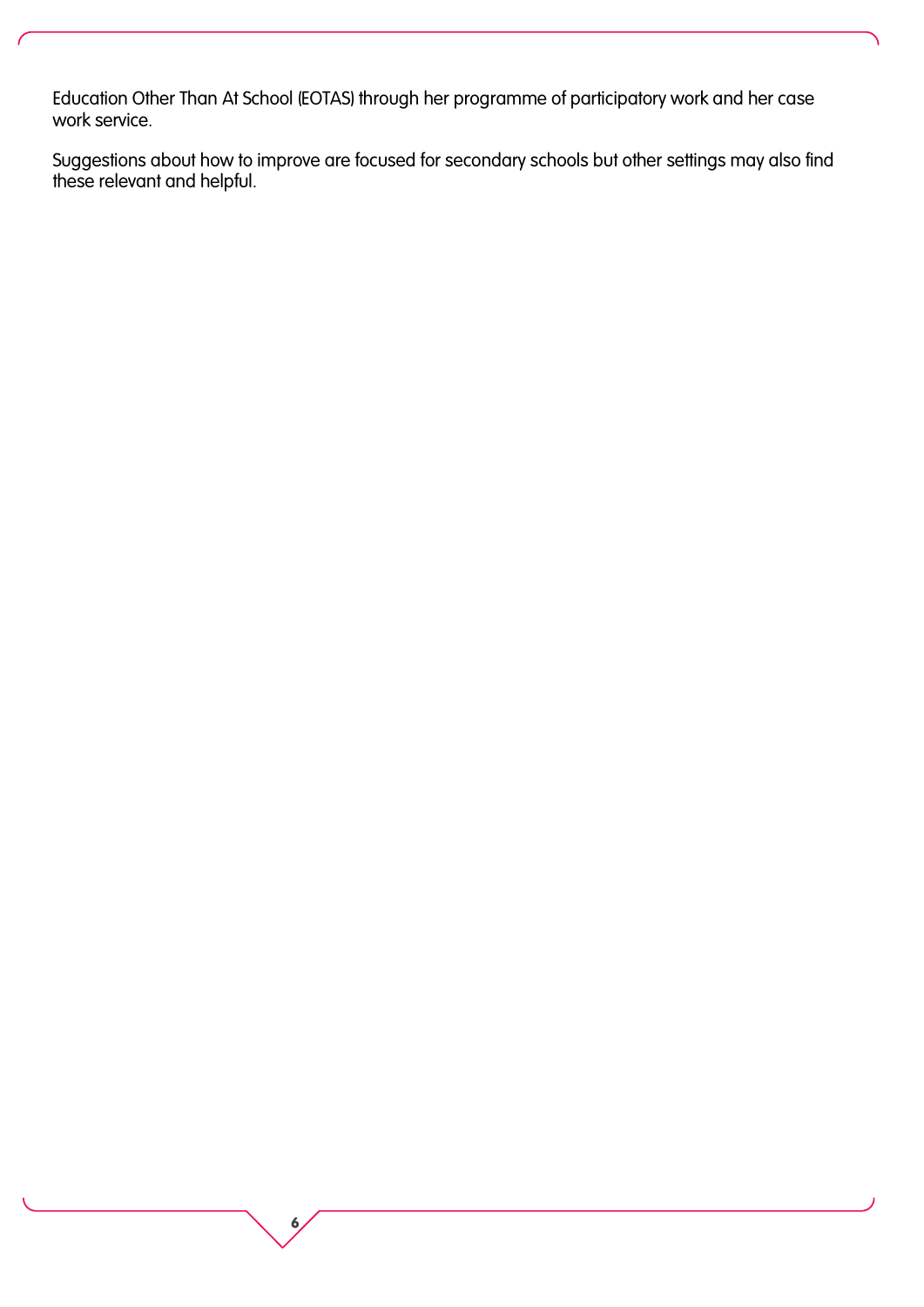## THE FINDINGS

#### How did we find evidence?

All the consultation for this work was completed between April 2019 and February 2020. It reflects the experiences and views of young people and adults before the pandemic.

The Commissioner's team researched young people's experiences of participation in schools between April 2019 – February 2020. This primary research was split into two phases:

#### Phase One

The Right Way Education Survey 2019 Completed by 7404 children and young people and 360 teachers across 98 different school settings

#### Phase Two

- o A survey of School Governors Completed by 135 Governors
- o A fact-finding survey for secondary school councils Completed by 24 secondary school councils

- o Face-to-face consultation workshops in schools With 109 young people in 8 schools, across 5 local authority areas of Wales
- o Two debates with young people about the effectiveness of school councils (in north and south Wales), with representatives from 21 secondary schools
- o Face-to-face consultation workshops in community groups With 40 young people in 5 different community settings in 4 local authority areas of Wales
- o Case study interviews, visits or reports about participation in 7 different settings, in 6 local authority areas
- o Consultation and meetings with professionals including: Schools Effectiveness Division of Welsh Government; the All Wales Participation Workers Network; a discussion group with secondary teachers; each of the four consortia; the ADEW Governor Support Group and Estyn.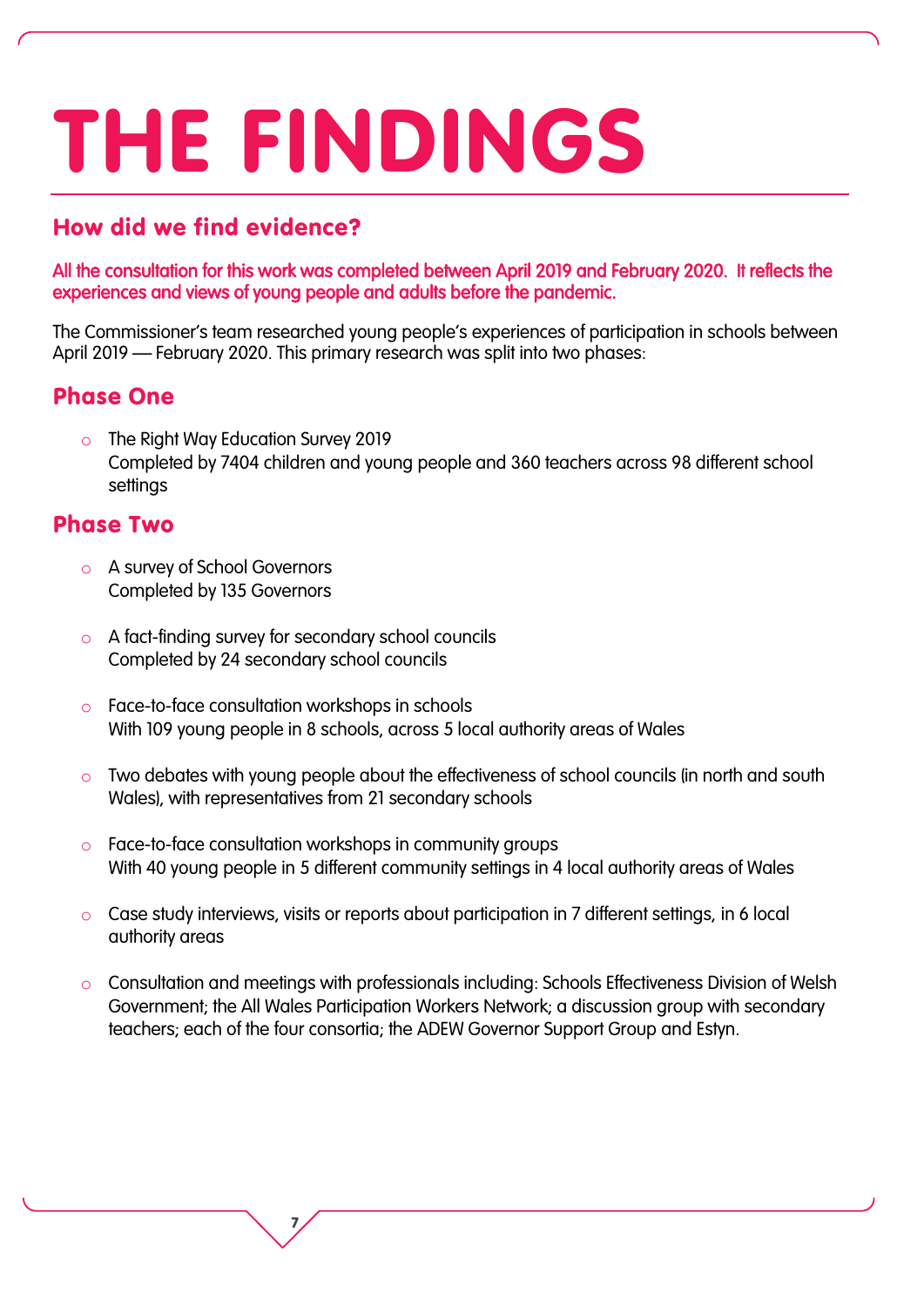#### Explanation of Research Approach and Analysis

#### Phase One

The Right Way Education Survey 2019 received 7764 survey respondents altogether (although not all respondents completed every question): the sample comprised of 360 teachers and 7404 pupils. Responses were received from 98 different schools. Of these, 77% were primary schools, 18% were Secondary schools, 3% were SEN settings, and 2% were 3-16 or 3-18 settings. These percentages represent: 75 primary schools; 16 secondary schools; 3 x 3-16/18 schools; 2 x Special Education Needs settings.

A larger majority of the sample were from English speaking schools (86% of teachers compared with 9% Welsh and 5% bilingual), with almost a third of the teaching sample from Cardiff local authority (31%). Pupil participant numbers also declined with age (with fewer participants from the age of 15 upwards (ranging between 0-2% of sample); with most of the sample between the ages of 7-14. Of pupils' respondents, 6% identified as having a disability, and 7% preferred not to say whether they had a disability or not. Less than 1% identified as Trans (this represents 31 individual respondents) and 3% preferred not to state their gender.

Responses were organised and analysed according to the following: school setting (Primary school, Secondary School, SEN school or 3-16/18 school); gender; disability status; school language medium; age. Quantitative and qualitative data were analysed using cross-tabulation to examine the relationship between social groups/settings and experiences of participation.

Settings taking part in this survey also received their own personalised report that presented the responses of their pupils in comparison to national averages. This has enabled schools to understand the experiences of pupils and to set targets about how to ensure pupils experience their rights using the Children's Commissioners for schools, The Right Way: a children's rights approach to education in Wales.

#### Phase Two

To further research some of the findings of The Right Way Education Survey 2019 the Commissioner's team developed additional surveys for **School Governors** and **School Councils**, respondent numbers are shown on page 7. The team also developed a range of participatory activities for young people from school and community settings, ensuring children and young people with protected characteristics could share their views. Details of the numbers of groups and survey respondents are also included on page 7. Settings participating in this work were:

Community based:

- A faith group setting;
- A youth group for Gypsy-Traveller young people;
- Two youth groups for BAME young people:
- A youth group of disabled young people;

School-based:

Welsh language and English language secondary settings;

- A school-based LGBT group;
- Single sex setting boys;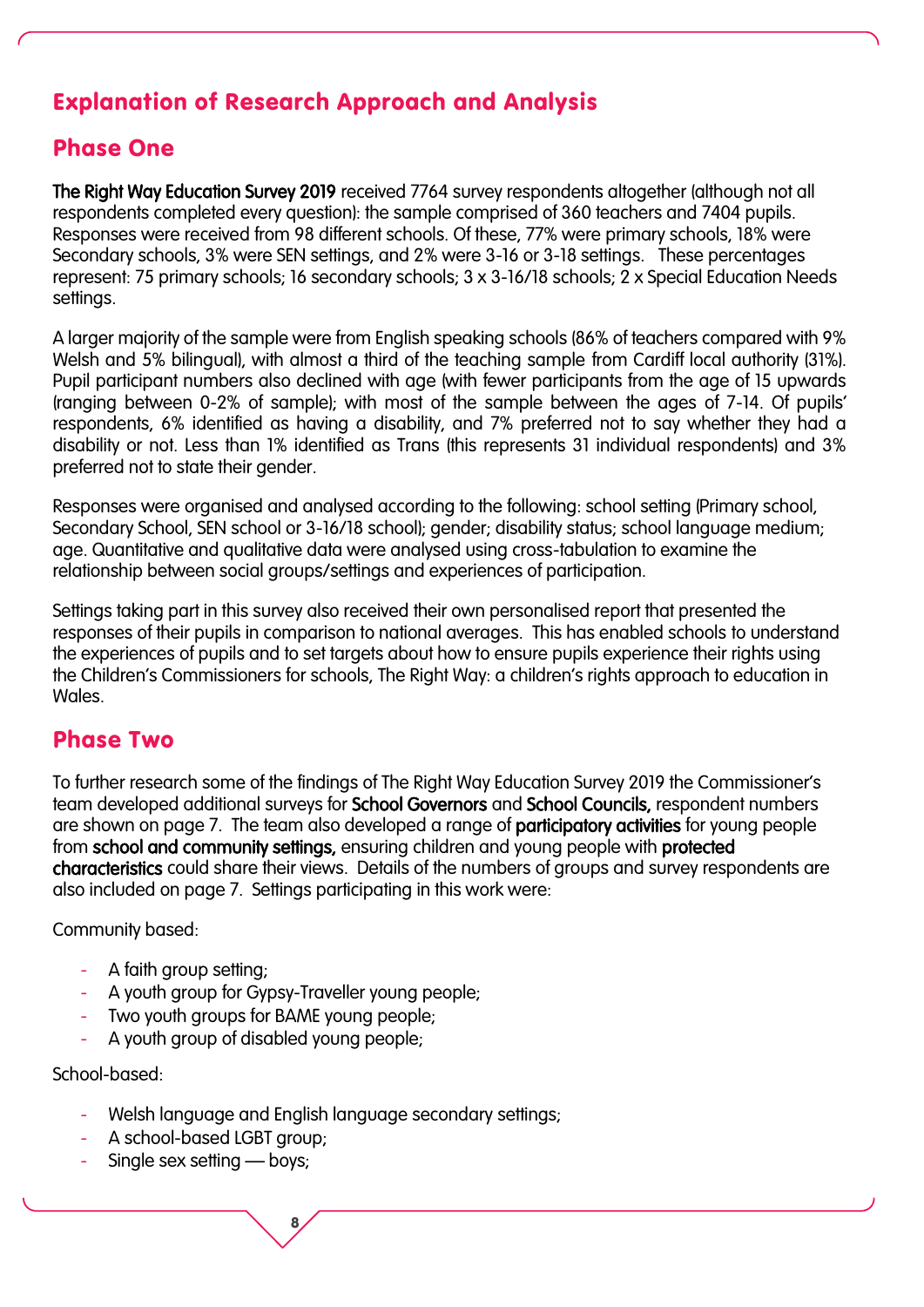- Single sex setting girls;
- A Pupil Referral Unit;
- Mainstream settings including young people with Additional Learning Needs.

9

Information from this second phase of work was analysed alongside The Right Way Education Survey 2019 and professional consultation (details on page 7) to provide our full evidence base.

What does the evidence tell us? This [infographic](https://www.childcomwales.org.uk/wp-content/uploads/2021/07/TRWE_FINAL.pdf) shows key findings from The Right Way Education Survey 2019. This shows us how pupils experience their rights in different education settings and gave us the basis for the second phase of research.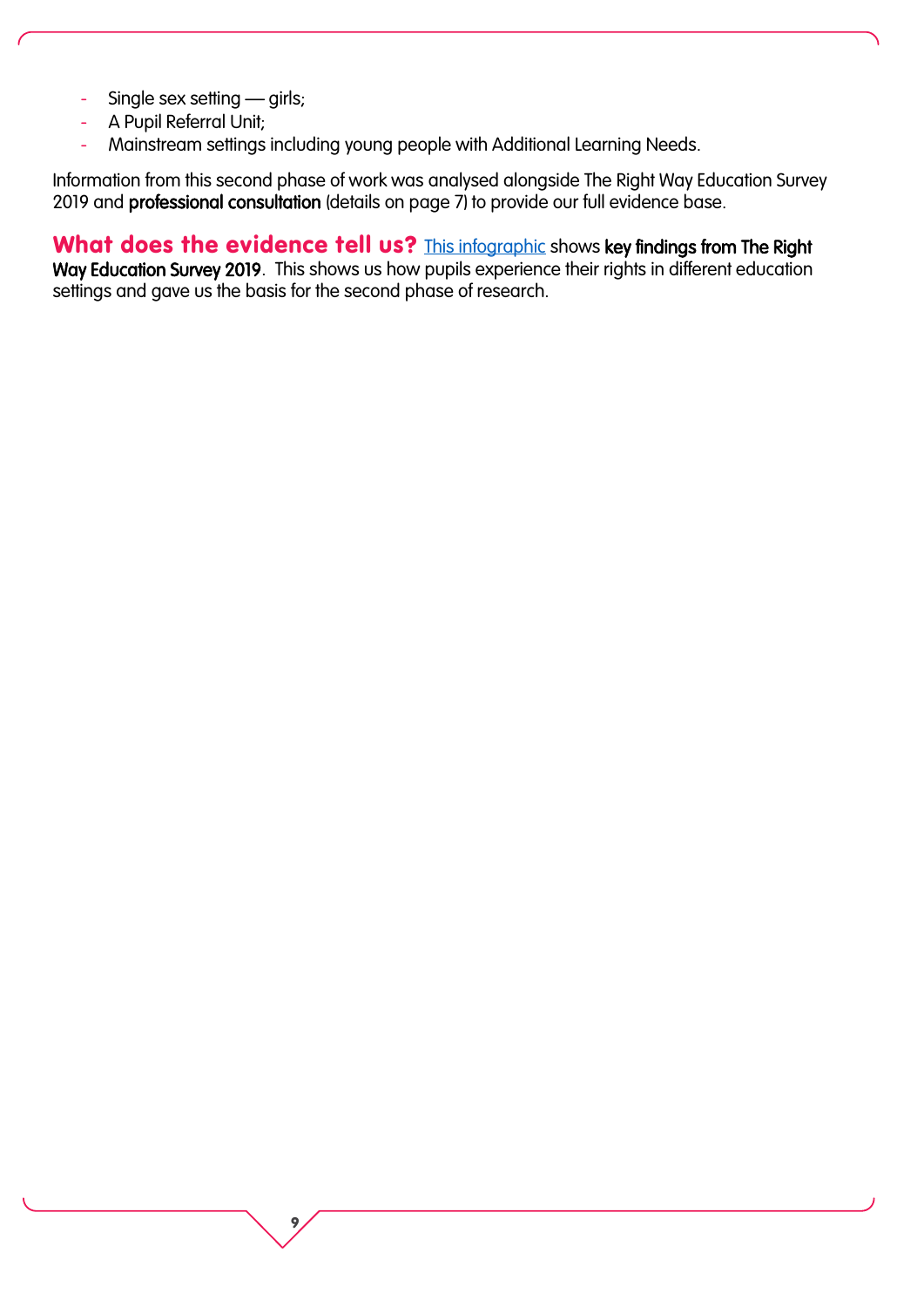#### Summary of Findings about Participation

An analysis of the full evidence gathered for this report reveals the following key findings:

- 1. School councils are valued and are seen as important across school settings
- 2. Young people in secondary schools find school councils less valuable than children and young people in other school settings
- 3. Young people in secondary schools feel less able to participate than children and young people in other settings
- 4. Effective participation supports and enables young people's wellbeing
- 5. Young people with protected characteristics don't always feel they have equal opportunities to participate
- 6. Young people that are less academically or socially confident don't have equal opportunities to participate
- 7. Many young people feel that their school council does not link to a wider structure of participation and operates in isolation from the rest of the school community
- 8. Pupils are not always chosen for the school council in a way that is perceived as fair nor in a way that is in line with regulations
- 9. Many governing bodies are not regularly sharing decision making with school councils and not all secondary school governing bodies follow regulations around Associate Pupil Governors
- 10. Young people in secondary schools feel less able to take part in decision making about their learning than those in other settings

#### Discussion of Key Findings

This section takes each of the numbered findings in turn and presents the evidence informing each one. It also presents six case studies of participation, each of which has been valued by young people and which shows how practice at a school or local authority level has prevented or overcome some of the challenges identified.

#### Key Finding 1. School councils are valued and are seen as important across school settings

- o In all settings children and young people view school councils as an important way that children and young people can participate in decision-making. The Right Way Education Survey 2019 shows that only 8% of children and young people that are a member of a school council (across all settings) say they do *not* have the chance to make decisions. Comments on this survey reflect this too: school councils are frequently mentioned by children and young people as a key factor allowing shared participation.
- o Young people taking part in this research describe many changes that school councils have made in Wales, these include:
	- Changing the school uniform
	- Raising awareness of children's rights
	- Making sure water fountains were installed
	- Changing the school canteen menu

- Developing the range of activities and sports on offer
- Changing the organisation of the school day and timings of breaks
- Initiating community activities such as intergenerational groups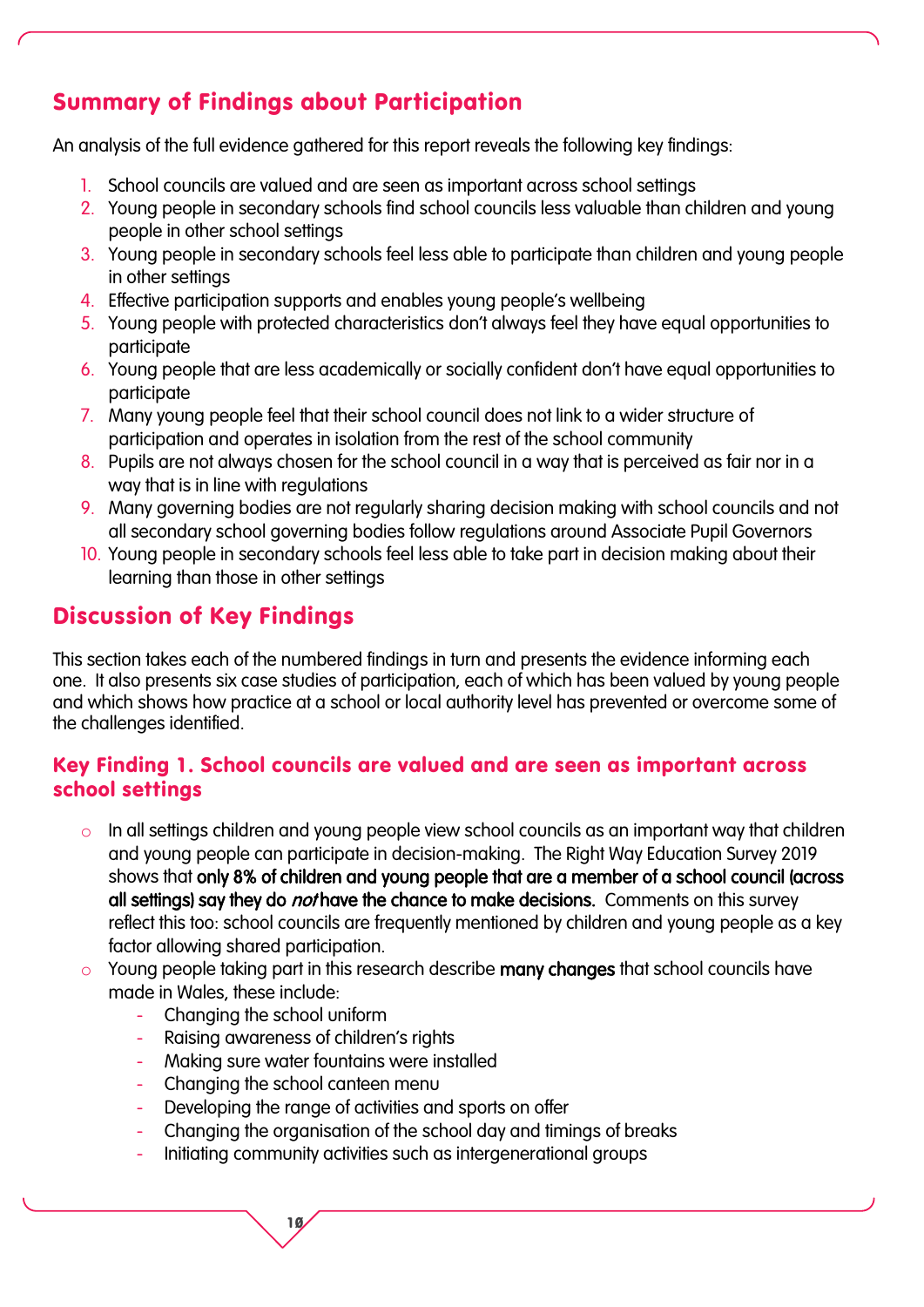o Teachers from all settings, including secondary, completing The Right Way Education survey 2019 also describe the school council as valuable and note the positive ways that councils have contributed to schools and their wider communities.

#### Key Finding 2: Young people in secondary schools find school councils less valuable than children and young people in other school settings

- o School councils are viewed by young people as an important factor in helping them experience their rights but secondary school pupils feel less positive than those in primary or SEN schools. Only 33% of pupils in secondary schools feel that school councils discuss issues that are important to them, compared with 85% in primary and 100% in SEN schools. Primary school and SEN teachers completing The Right Way Education Survey 2019 also view the potential of school councils to create changes and give pupils a voice as greater than teachers in secondary settings, this mirrors the pupils' responses though with less extreme a difference.
- o Young people do not always have ownership of school council proceedings. In over half of the 24 school councils completing our School Council Survey, pupils decide what the school council does and discusses, but in 7 of 24 schools this is decided by teachers. A number of teachers in The Right Way Education Survey 2019 also advocate giving pupils greater amount of control over school council proceedings:

"The agenda should be set by the learners themselves." (Secondary Teacher, The Right Way Education Survey 2019)

- o As expected, those on school councils / pupil voice groups were more likely to report having a say over school spending but this is perhaps not as high as it could be for respondents on pupil voice / school council groups: 22% overall said they did not have a say over spending and a further 33% were unsure if they had a say over this. This raises the question of **how much** decision making capability school councils have over school policies and budget.
- o Teachers and young people feel that there is not enough time in secondary school for school councils. Over half of the 24 secondary school councils surveyed in our School Council survey say that teachers did not have enough time to support the school council. A common theme in teacher's qualitative responses to surveys is the need to increase the regularity and duration of meetings.

"More time to plan, evaluate and appraise the children's role and work needs to be given to all members of the school council. "(Teacher Respondent, The Right Way Education Survey 2019);

"One teacher trying to fit it into break, lunch and assembly times is not enough." (Teacher Respondent, The Right Way Education Survey 2019)"

Teachers in face-to-face consultation also agreed with this, highlighting constraints to the time that professionals and young people could give to school councils. These were: the pressures of exams mean that young people in older year groups cannot prioritise taking part in the school council; and teacher workload leading to an inability for link teachers to give sufficient time to the school council. Young people in workshops supported these suggestions:

"Because in comp the school is more preoccupied in making sure you learn ready for your tests but in primary there is more time to listen to children." (Workshop Participant, Secondary School)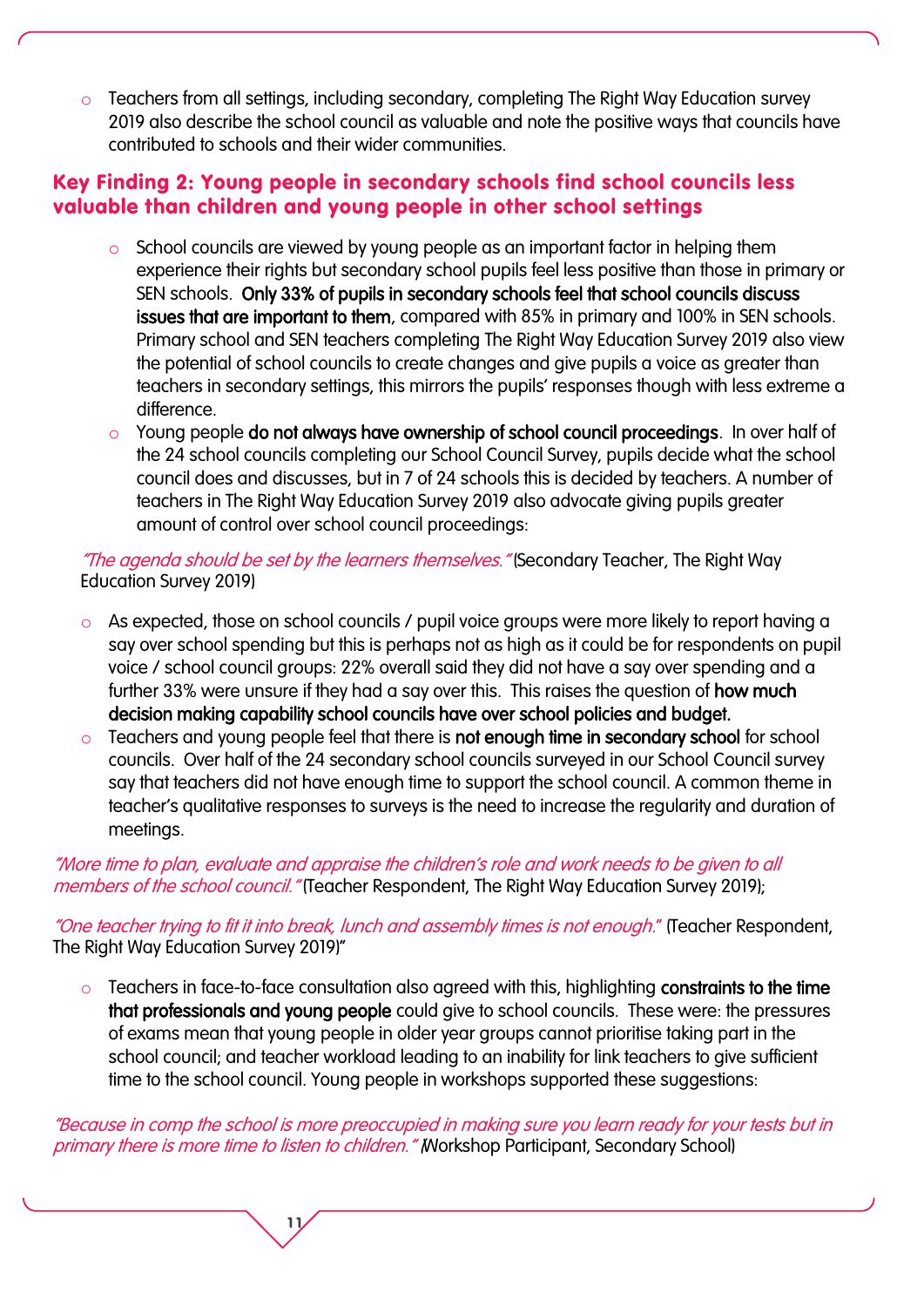o Young people in workshops also highlighted the need for school councils in secondary schools to be more enjoyable and interesting:

"We don't do much in my school council. It's the same thing all the time and it can be boring." (Workshop Participant, BAME Youth Group)

o Participants in face-to-face activities also highlighted frustrations with the inability of school councils to bring about real change,

"Dyle fed dim cymryd blynyddoedd i dadflocio tai bach." (Secondary School Debate Participant) "It shouldn't take years to unblock a toilet"

#### Key Finding 3: Young people in secondary schools feel less able to participate than children and young people in other settings

- o Fewer young people in secondary schools feel they can participate in decision making in secondary school compared with primary and SEN settings. The Right Way Education Survey 2019 shows 43% of respondents in secondary schools feel they have the chance to take part in decisions within their schools compared to 74% of primary school respondents and 86% of respondents from SEN settings.
- o Primary school qualitative responses to The Right Way Education Survey 2019 are overwhelmingly positive about their ability to participate, many citing pupil groups and ideas boxes. But there are more negative responses than positive from secondary school pupils, and some indicate that young people in secondary schools can view participation as ineffective:

"Regardless of what committee we are in we cannot make any meaningful decisions and despite being a curriculum member of the school committee I was not invited to any meetings." (Secondary School Respondent to The Right Way Education Survey 2019)

"Decisions are made by the teachers the majority of the time, not pupils." (Secondary School Respondent to The Right Way Education Survey 2019)

- o Only 23% of pupils in secondary schools feel they have a say over school policies (compared with 50% in primary schools). However, this was one of the very few answers to which teacher responses showed a discrepancy as teachers in secondary schools are more likely to report consulting with children in the creation of school policies that those in primary settings (46% of secondary teachers report this compared with 28% of primary teachers).
- o Only 17% of secondary pupils say they have a say over spending money within their schools. Again, this is reported as less likely than in primary schools (44%) and SEN settings (40%). In this instance teachers' responses mirror those of pupils, with only 6% of secondary school teachers reporting that young people are involved in setting school budgets.
- o Participatory work with young people explored why there was this difference between settings. Several suggestions were put forward, the most frequently suggested were:
- The size of the setting
- The maturity and understanding of pupils
- The pressures of exams
- That teachers in secondary schools care less than in primary schools
- That pupils don't want to participate as they get older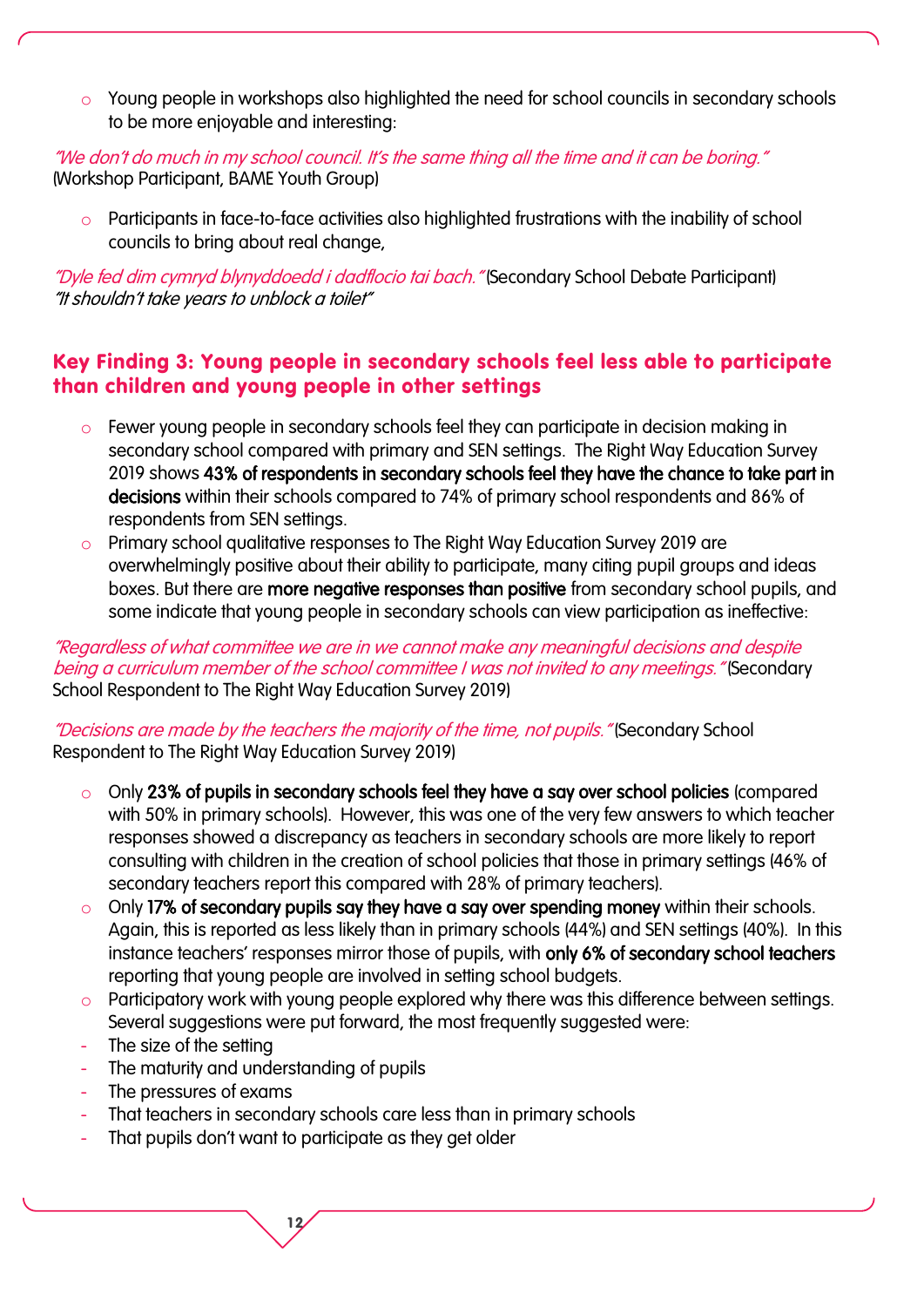"When you're younger your requests are smaller and cheaper." (Workshop Participant, Secondary School)

"When they're younger they don't see the bigger problems." (Workshop Participant, Secondary School)

"We're not cute anymore. "(Workshop Participant, Secondary School)

13

"Become more self-aware about what people think and you don't want to get involved." (Workshop Participant, Secondary School)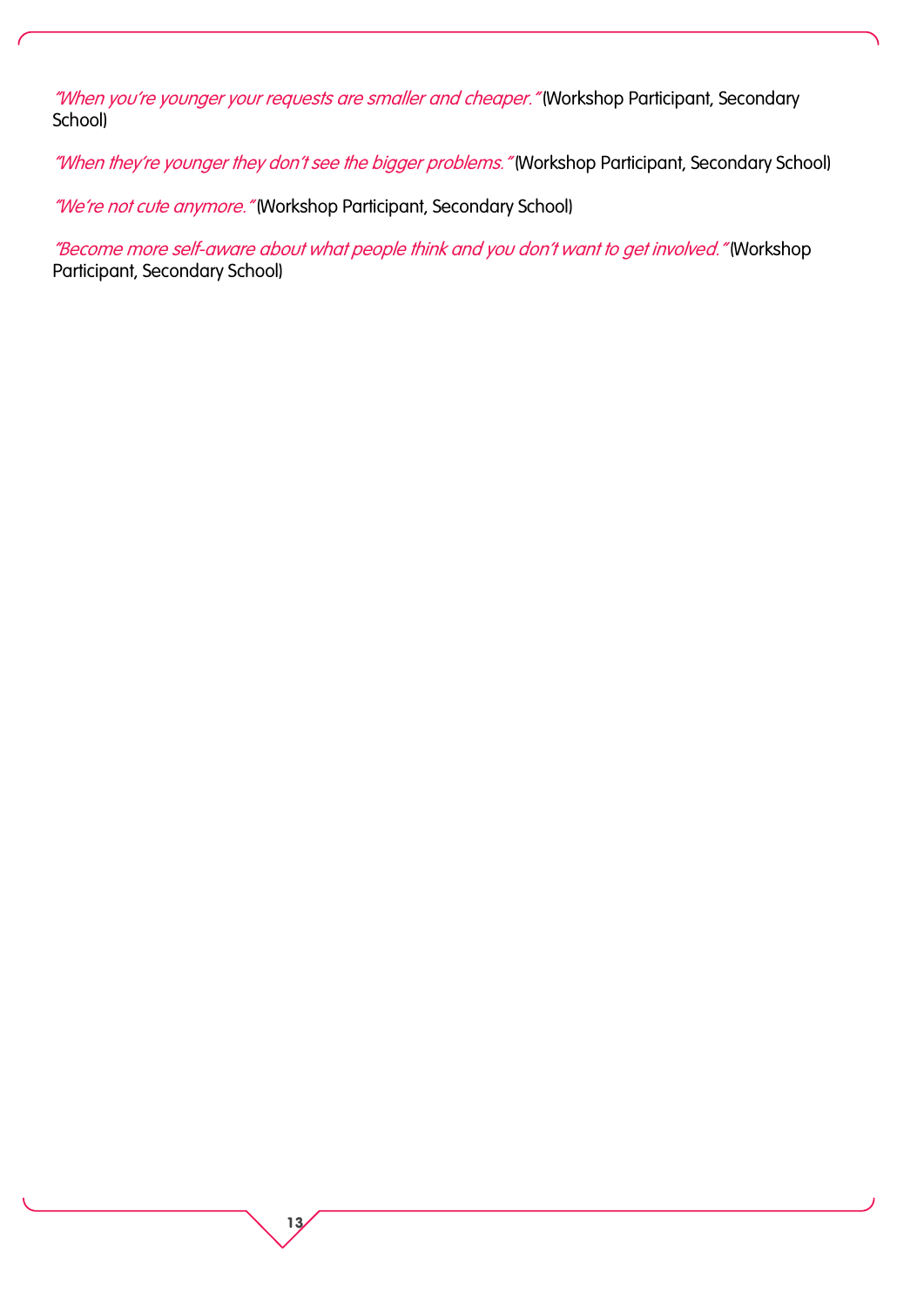## Case study: A range of ways to enable ownership of decision making

Cowbridge Comprehensive School in the Vale of Glamorgan (over 1500 pupils on roll), has an active school council that links into wider participation opportunities across the school.

#### School council

The school council meets termly as a whole body. In addition to this the school council is further divided into student-led committees and year councils, whose role it is to communicate the work of the council to the rest of the school. Committees are delegated responsibilities from the school council, who liaise with staff leaders. These committees include a healthy eating committee, eco committee, LGBT committee, and children's rights committee. The school council's ideas are considered by the leadership of the school on a weekly basis in meetings between the head boy and girl and the headteacher.

#### Other participation opportunities

As well as the committees, project groups are formed to plan and oversee awareness days and fundraising events and these groups can initiate ideas and make decisions with the support of staff. Throughout the year, awareness days for causes such as mental health, sepsis, and autism are initiated and led through student planning. Assemblies, student led lessons, and wellbeing sessions are a part of awareness raising days. Pupils have opportunities to develop leadership skills through running the leavers committee, supporting year 6 pupils during transition days, and taking an active role in the Medics Debating group. Other opportunities for students include the school's TV station Cowbridge Comprehensive Television (CCTV) and the Print school magazine.

#### Impact

Young people in Cowbridge report benefitting from the changes made through student participation and the school council in particular. They note the development of various skills through being a part of the school council, such as leadership, resilience, and organisational skills and describe the positive experiences of making change within and outside of the classroom. The wider community has also benefitted from pupil-led activities such as the Senior Citizens Concerts and the regular volunteering of pupils as part of 'Dementia Friendly Cowbridge'.

"Proactive projects promote a caring ethos throughout the school for both staff and pupils." (Teacher, Cowbridge)

"We have both learnt a lot about ourselves and leadership as it has been a great platform for us to expand our horizons." (Young person, Cowbridge)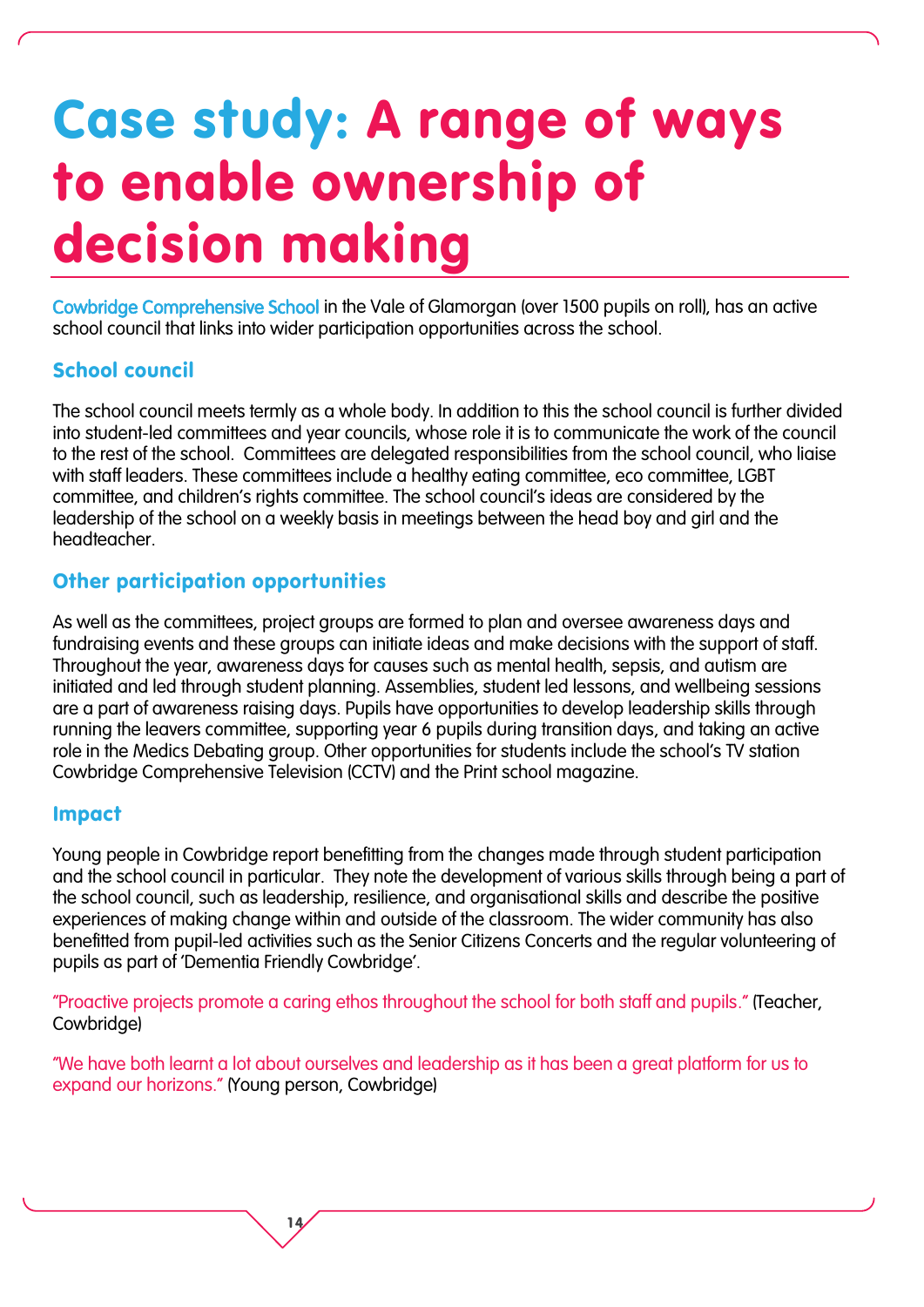#### Key Finding 4: Effective participation supports and enables young people's wellbeing

- o Young people in workshops describe the impact of taking part in an effective school council or other pupil voice group as overwhelmingly positive, identifying the following benefits:
- Feeling proud to represent others
- Feeling proud to make change
- Feeling part of a team
- Feeling happy
- Feeling listened to
- Feeling encouraged to take part again
- Feeling a sense of belonging

"It felt good, all of us coming together to…make our voice heard." (Workshop participant, Secondary School)

"It feels great to make a change that positively affects a large group of people." (Workshop Participant, Secondary School)

- o Discussion groups with teachers also highlight the value of participation for the wellbeing and confidence of individual pupils. Teachers describe individual young people that have grown in confidence by taking part in school councils and the pride of young people in making changes to their school.
- o In addition to highlighting how taking part supported their wellbeing young people in face-toface workshops also described how it feels when they are not included or not listened to, and identified the following:
- Feeling annoyed
- Feeling angry
- Feeling ignored
- Feeling disrespected
- Feeling that they or their opinions don't matter
- Feeling discouraged to take part again
- Feeling left out

"You just stop trying." (Workshop Participant, Secondary School)

#### "You just don't want to be involved anymore." (Workshop Participant, Secondary School)

o These research findings are reinforced with wider national and international research into the impact of participation and activism on the wellbeing of young people. Research shows that taking positive actions to make changes<sup>2</sup> enhances the wellbeing and mental health of young people, as does belonging to a youth activism group<sup>3</sup>. Social participation and engagement is shown to lead to feelings of identification and belonging, and has also indicated effectiveness

 $\overline{a}$ <sup>2</sup> https://www.researchgate.net/publication/320346402 Exploring\_the\_Role\_of\_Engagement\_on\_Well-[Being\\_and\\_Personal\\_Development\\_A\\_Review\\_of\\_Adolescent\\_and\\_Mental\\_Health\\_Activism](https://www.researchgate.net/publication/320346402_Exploring_the_Role_of_Engagement_on_Well-Being_and_Personal_Development_A_Review_of_Adolescent_and_Mental_Health_Activism)

<sup>3</sup> <https://onlinelibrary.wiley.com/doi/pdf/10.1002/jcop.21914>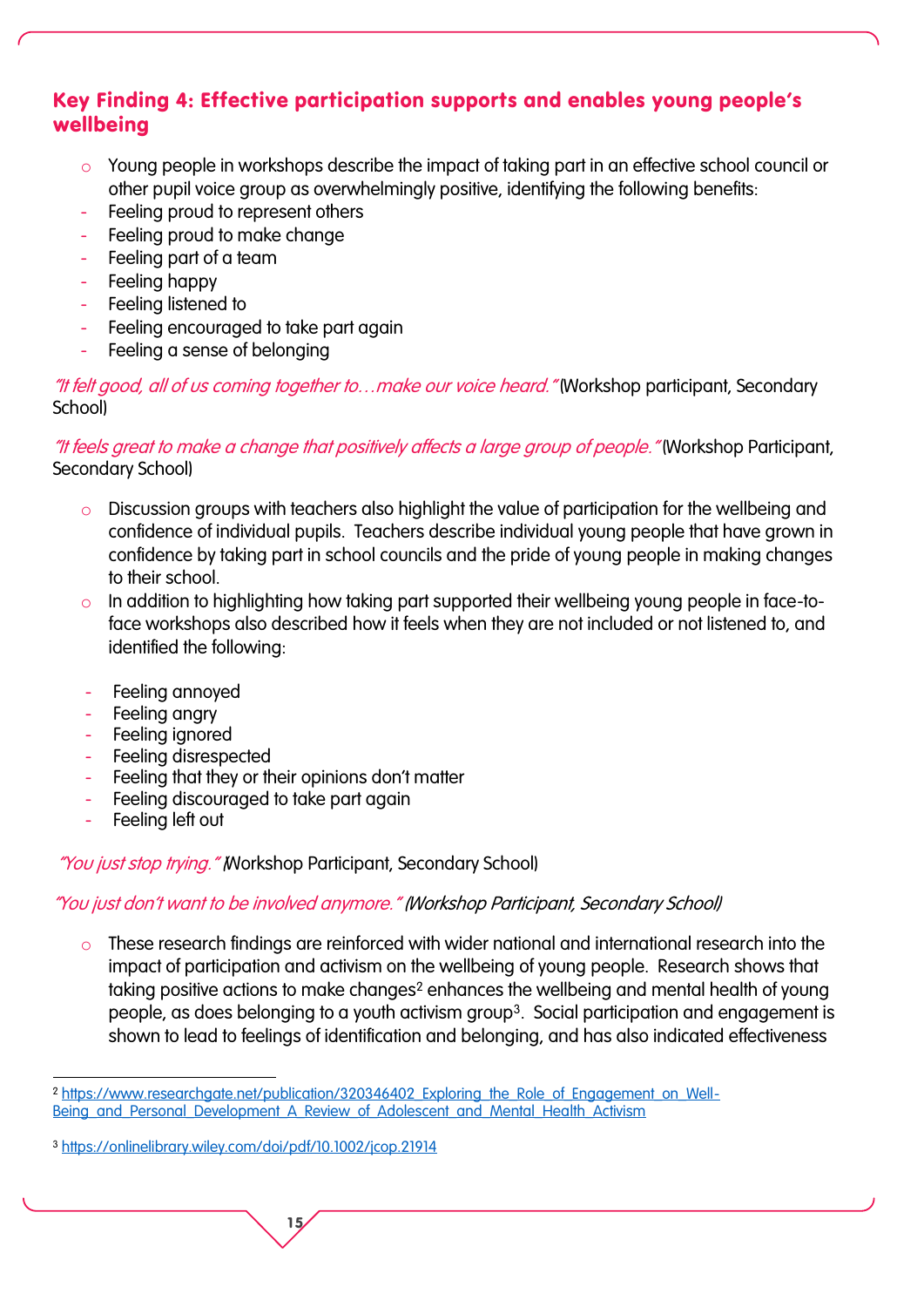for improving symptoms of mental health issues and helping recovery<sup>4</sup>. Estyn inspection reports into individual school settings also show that where secondary schools are graded as showing 'Excellent' provision for wellbeing, participation is often noted as a strength of the school. A recent example of this is the 2019 inspection report for Ysgol Dyffryn Aman<sup>5</sup>, which notes the strength of the school council in ensuring pupils feel welcome and included in school.

 $\overline{a}$ 4 Anne C. Montague and Francisco Jose Eiroa-Orosa Exploring the Role of Engagement on Well-Being and Personal Development: A Review of Adolescent and Mental Health Activism in The Routledge International Handbook of Critical Positive Psychology 2017

<sup>5</sup> <https://www.estyn.gov.wales/sites/www.estyn.gov.wales/files/documents/Ysgol%20Dyffryn%20Aman%20en.pdf>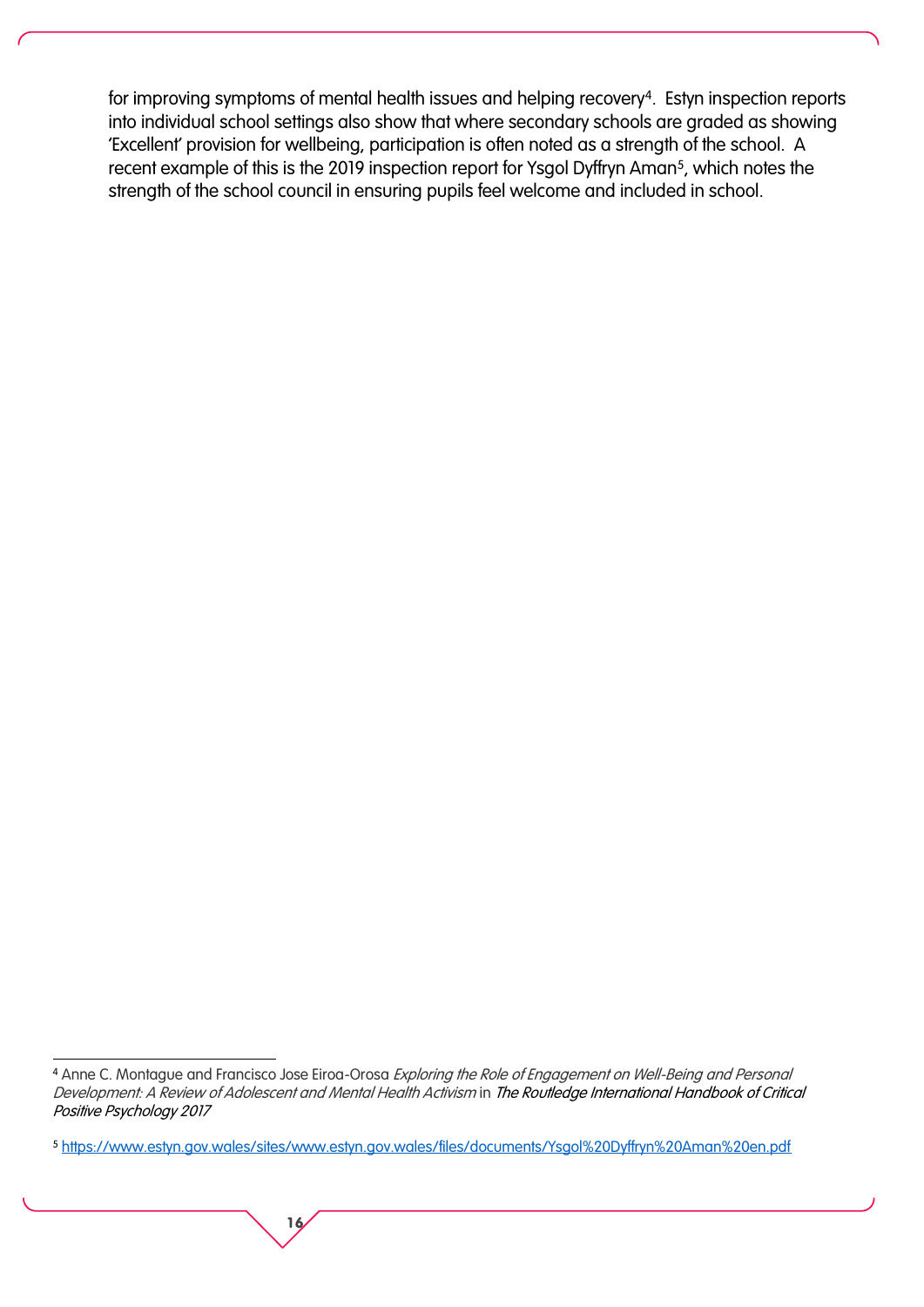### Case Study: Participation to Support Health and Wellbeing

Secondary schools in Wales can participate in the School Health Research Network (SHRN). This network runs a biennial survey which is completed anonymously by all young people in the school. Flintshire Healthy Schools has supported all secondary schools in Flintshire to gain an in-depth understanding of young people's health and wellbeing through the analysis of individual school SHRN reports. In particular Alun School and Hawarden High School Councils have carried out extensive analysis of the county and their school reports with their school communities and have implemented actions across health and wellbeing topics at school and authority level. This has led to other Flintshire schools following this approach.

#### Empowering young people with skills and understanding

The Healthy Schools team in Flintshire coordinated an event for School Councils called Understanding Data and Action Planning. This supported school councils to learn how to interpret their school data and consider how to prioritise areas for development. The Alun School Council helped create a template action plan which other schools could also use utilise when they received their whole school SHRN report.

#### Young people as part of the change

Alun School Council and house councils analysed their SHRN report and then worked with staff, governors and parent groups to develop an action plan based on the data. Meeting weekly, the young people spent 2 months on the analysis and action plan, and then set actions to carry out over the next year (June 2018-July 2019).

In Hawarden High School a SHRN pupil working group was created which identified a list of pros and cons from the SHRN report, and then worked with 'House Reps' to select areas to focus on. Similarly to Alun School, they met weekly and spent 2 months on analysis and action plan, and then set actions for a 10-month period, which were supported by staff, governors and outside agencies.

#### Collaboration between schools

17

Members from Alun School Council visited Hawarden High school in January 2019 to share progress and identify shared priorities for collaboration. In June 2019 pupils and staff from both schools presented at the North Wales SHRN Conference on the approach to SHRN in Flintshire.

#### Impact

Outcomes of this work identified by the schools have included improved 'morale' for pupils in school and pupils reporting better wellbeing. Staff have also reported raised awareness about areas to celebrate and to focus on in school, and are 'having more sensitive conversations with pupils'. Parents also have raised awareness of health and wellbeing issues.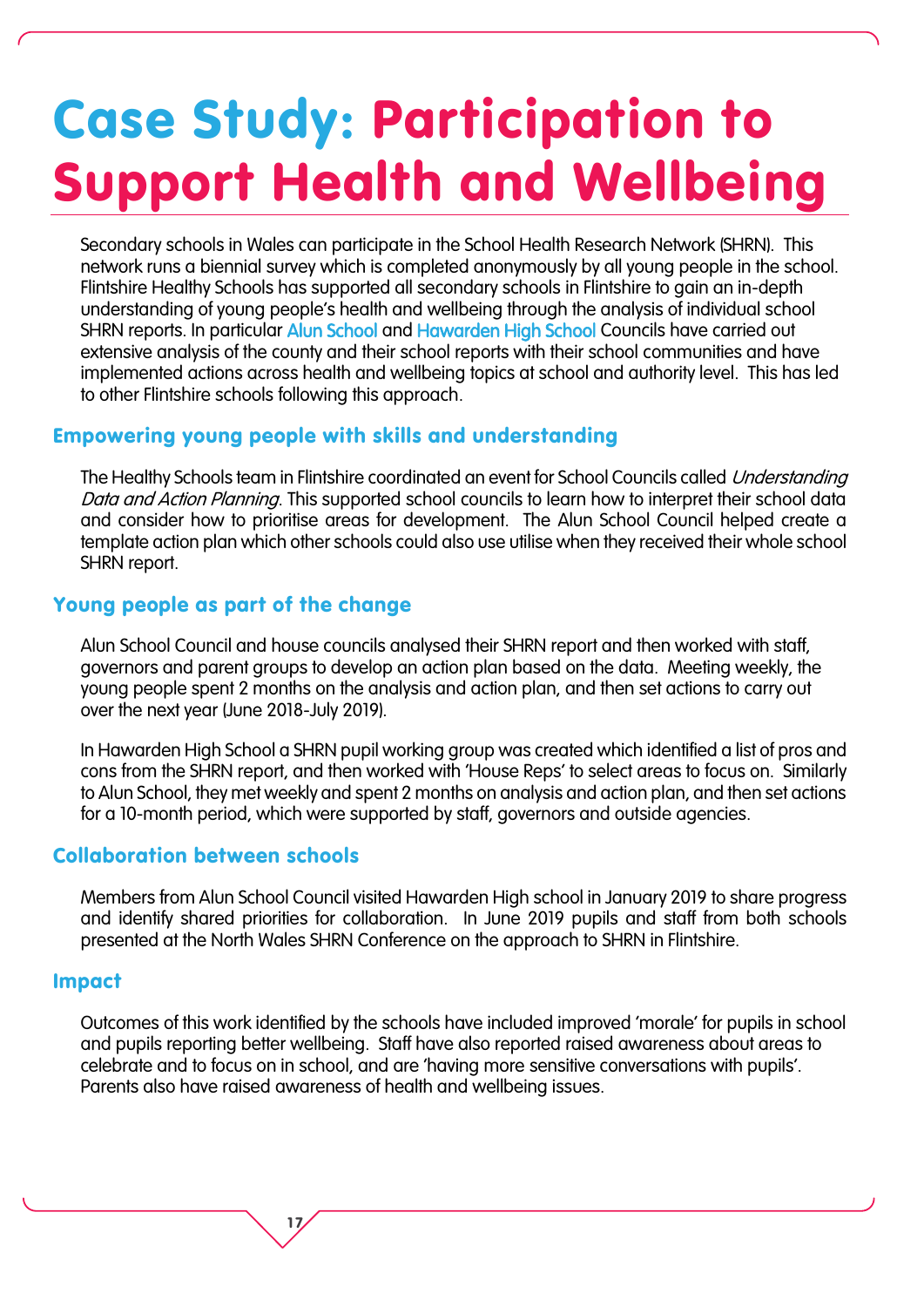Claire Sinnot, Learning Advisor, Flintshire County Council, says: "This has placed pupil voice at the heart of the local authority's health and wellbeing planning. Pupils have been encouraged to take ownership of their school SHRN report and implement a meaningful plan they can take forward."

Young people have also shared their responses:

18

"It has taught me and my peers a lot about health and made us realise the subjects we need to improve on to improve wellbeing. It has definitely made a big impact on the school in a positive way." Sebastien, Year 10, Alun School

"It has improved our school because we have ensured resources are available for pupils to learn about drugs, sex, relationships and pressure. We've made posters and PowerPoints about these issues. All schools should do this to make the school a better place, with the help of the student voice to get ideas." Beth, Year 10, Hawarden School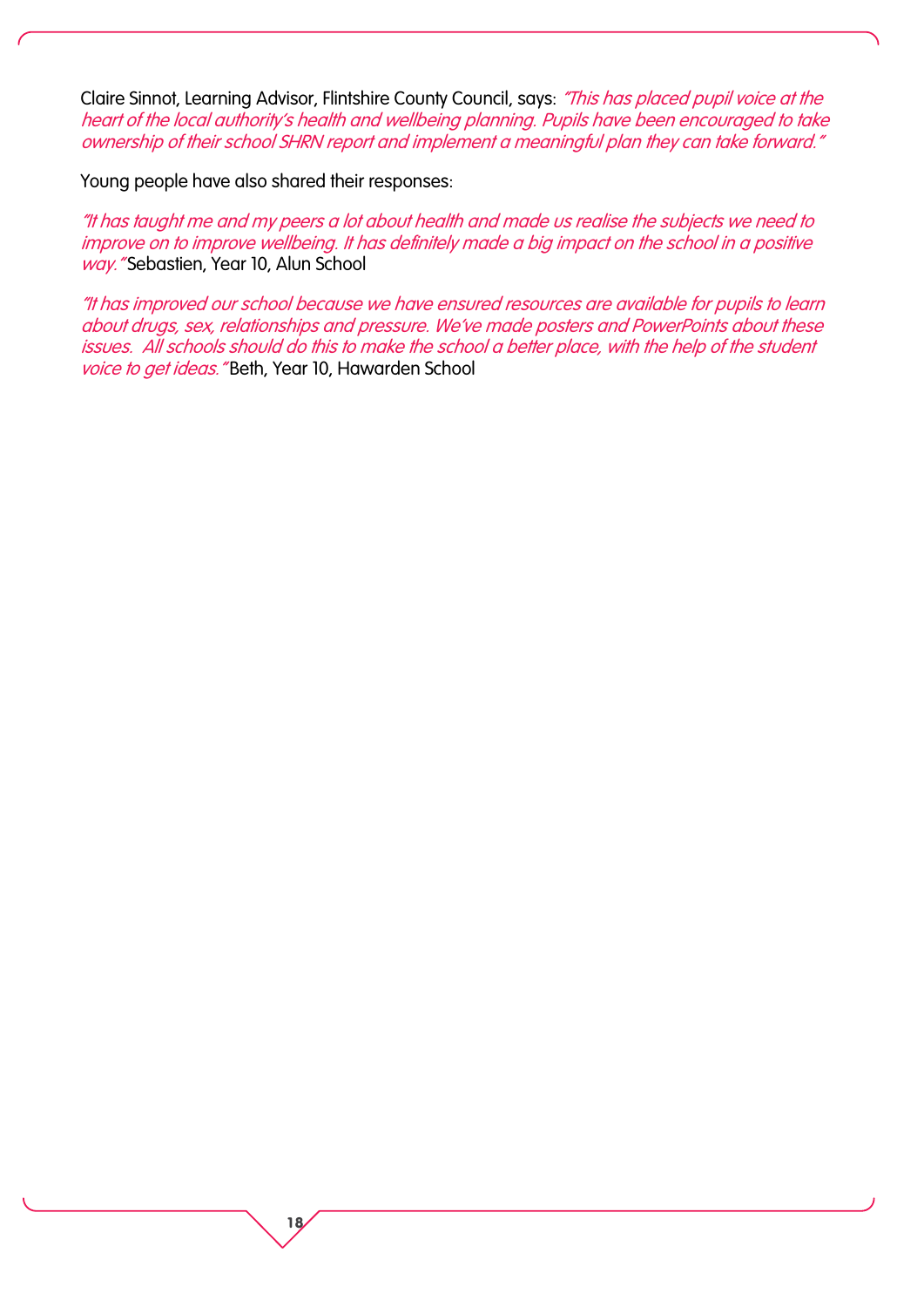#### Key Finding 5: Young people with protected characteristics don't always feel they have equal opportunities to participate

- Young people that identified as trans  $(n=31)$  feel far less likely to take part in decisions and feel their school council is less relevant to them. Across all settings, only 23% of trans respondents to The Right Way Education Survey feel they have decision making capabilities in their school, compared with over 60% of respondents who do not identify as trans. 77% of trans young people said the school council does not discuss issues of importance to them, compared to under 20% of respondents who do not identify as trans. They are also less likely to know what the school council does.
- $\circ$  Responses from disabled pupils ( $n= 464$ ) are almost always slightly less positive about participation than those without disability. For example, 21% of disabled young people say the school council doesn't discuss issues that are important to them, compared with 16% without a disability. Across all settings a smaller percentage of disabled children (55%) report feeling that they could make decisions in their schools compared with children without disabilities (60%).
- Young people and teachers express the desire for more equal representation from a more diverse range of young people. Increasing diversity is the top suggestion from young people for how to improve their school council, with 59% of respondents choosing this as the one thing that would improve their school council.
- Secondary school teachers are also less likely to agree that all pupil groups were represented on the school council than teachers in SEN or primary settings. A few teachers suggest that school councils should broaden their representation:

"If more pupils were involved we could get a better idea of what different pupils need to help them in their education." (Secondary Teacher, The Right Way Education Survey 2019)

"Need more opportunities to support decision making for those students with communication difficulties. "(Secondary Teacher, The Right Way Education Survey 2019)

o Qualitative responses to The Right Way Education Survey 2019 didn't tend to mention discrimination based on protected characteristics as a barrier to young people taking part, but feeling excluded from the school council is described by participants in community settings:

"There is no representative of different ethnicities on our school council." (Workshop Participant, Faith Group Community Setting)

"I don't know much about it [the School Council] and they do not promote it." (Workshop Participant, Gypsy Traveller youth group)

"The school council do not listen to dinner ticket boys." (Workshop Participant, BAME youth group)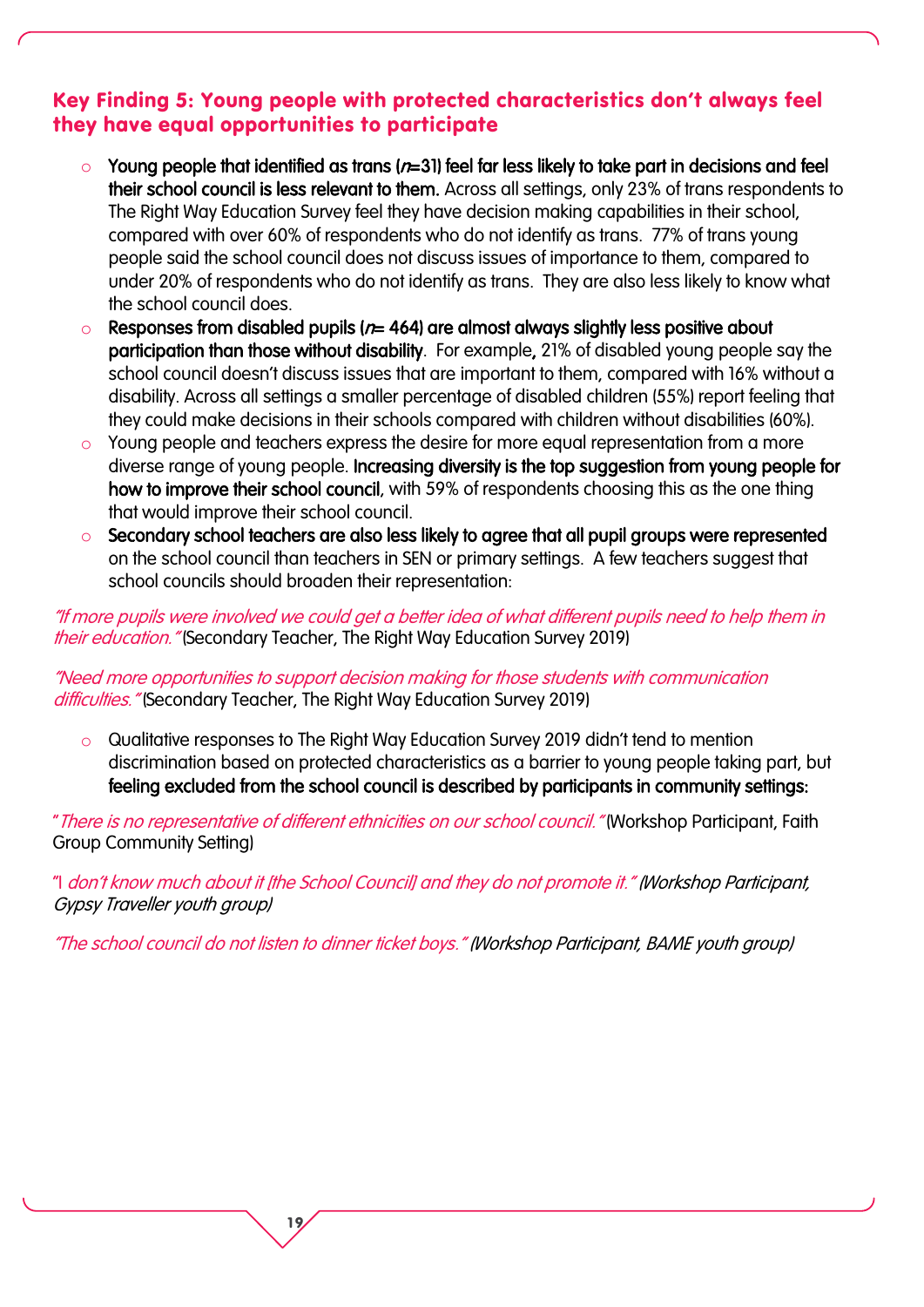### Case study: Ensuring equality through participation

Ysgol Gyfun Gymraeg Plasmawr in Cardiff has just over 1,000 students on roll and ensures young people are not marginalised from participation due to gender or sexuality through an LGBT participation group. The school also has other active equality groups, including Balch (anti-racism) and Newid-ffem (feminism).

#### Preventing and challenging discrimination

Digon (which means enough in Welsh) is the name of the LGBT inclusion group. Group members are LGBT pupils and LGBT allies. The first group included year 10-13 pupils but now Digon includes pupils of all ages. Digon was formed by pupils who witnessed homophobic bullying in the school and noted the challenges teachers experienced in preventing and tackling this behaviour. Since its inception in 2011, the group has changed their school policy on the response to homophobic bullying, held INSET session with teachers, and introduced new rules. The group has gone on to hold PSHE lessons within their school, as well as live-tweeting their lessons to engage more people in their message.

#### Community engagement

Digon has also engaged with primary schools, presented materials at conferences, and contributed to a service at a local chapel. The group use rainbow week as an opportunity to continue to raise awareness of LGBT issues, marching at Pride events and fundraising for LGBT charities. Other recent campaigns include writing a letter to the Education Minister Kirsty Williams about the new RSE curriculum's lack of relevance to LGBT pupils, before marching to the Senedd to hand deliver their letter. The group has attracted national and international attention through their ongoing activism, with support from Sir Ian McKellen and Archbishop Desmond Tutu.

#### Impact

Group members note that Digon has given an opportunity for pupils to express themselves freely and without fear about their sexuality. It has encouraged a culture of inclusion within their school, in which they note attitudes have been transformed for the better in the last few years. Other positive changes the group attribute to their work is the decline in the use of homophobic language and homophobic bullying within the school, mentioning that such occurrences have become extremely rare and are responded to promptly. The group is an example of a participatory opportunity created to include everyone and to make the school itself more inclusive.

"Oedd pawb yn galw enwau ar y iard — neb yn teimlo'n ddiogel i ddod allan (cyn Digon)." ("Everyone was name calling on the yard — nobody felt safe to come out (before Digon). I Young Person, YGG Plasmawr

"Un o'r pethau wnaeth e (Ian McKellen) dweud oedd i fyw bywyd yn agored, ac fel grŵp rydym yn trio lledaenu'r neges yna." ("One of the things he (Ian McKellen) said was to live your life openly, and as a group we're trying to spread that message.") Young Person, YGG Plasmawr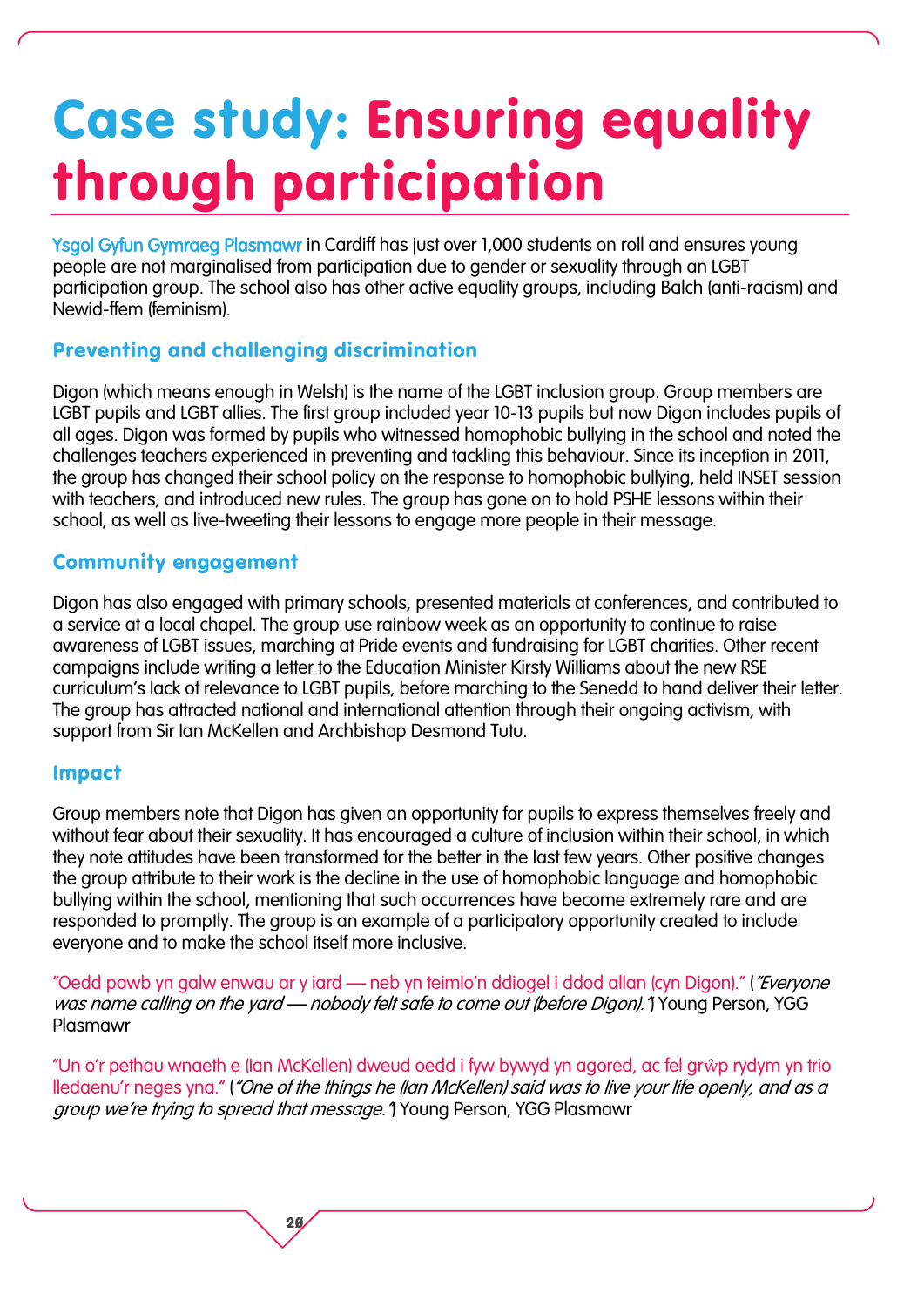#### Key Finding 6: Young people that are less academically or socially confident don't always have equal opportunities to participate

Significant numbers of qualitative responses to The Right Way Education Survey 2019 say young people feel unable to take part due to lack of confidence or shyness in speaking in front of others (61 counted responses). Many demonstrate that a lack of confidence stopped them from taking part, and others note a sense of anxiety about public speaking as a barrier:

"I'm probably not good enough." (Secondary School Respondent, The Right Way Education Survey 2019);

"I'm not confident." (Secondary School Respondent, The Right Way Education Survey 2019):

"I don't like talking in front of people. "(Secondary School Respondent, The Right Way Education Survey 2019);

"I'm shy." (Secondary School Respondent, The Right Way Education Survey 2019)

o Consistent with this, some young people acknowledge they are able to have a voice because of their self-confidence with public speaking:

"I'm confident with speaking in front of others." (Secondary School Respondent, The Right Way Education) Survey 2019)

"I'm not shy and I'll say what I think." (Secondary School Respondent, The Right Way Education Survey 2019)

o A considerable number of qualitative responses to The Right Way Education Survey 2019 (40 counted responses) cite discrimination on the basis of academic ability or performance and behavior as a barrier to all young people taking part:

"The teachers always pick the smart ones." (Secondary School Respondent, The Right Way Education Survey 2019)

"The school doesn't listen to underachieving pupils." (Secondary School Respondent, The Right Way Education Survey 2019)

"Our school lets some people speak out and some not because of behavior." (Secondary School Respondent, The Right Way Education Survey 2019)

"I'm on red report." [given reason for not able to take part in decisions] (Secondary School Respondent, The Right Way Education Survey 2019)

o A significant number or respondents also say lack of popularity means they don't have a voice:

"Because I'm awkward and no one likes me  $\odot$ " (Secondary School Respondent, The Right Way Education Survey 2019)

21

"Mae pobl sydd yn gwneud y penderfyniadau yn pobl poblogaidd." (Secondary School Respondent, The Right Way Education Survey 2019)

o Similarly, a few young people say they feel able to speak up due to their popularity or due to being liked by teachers: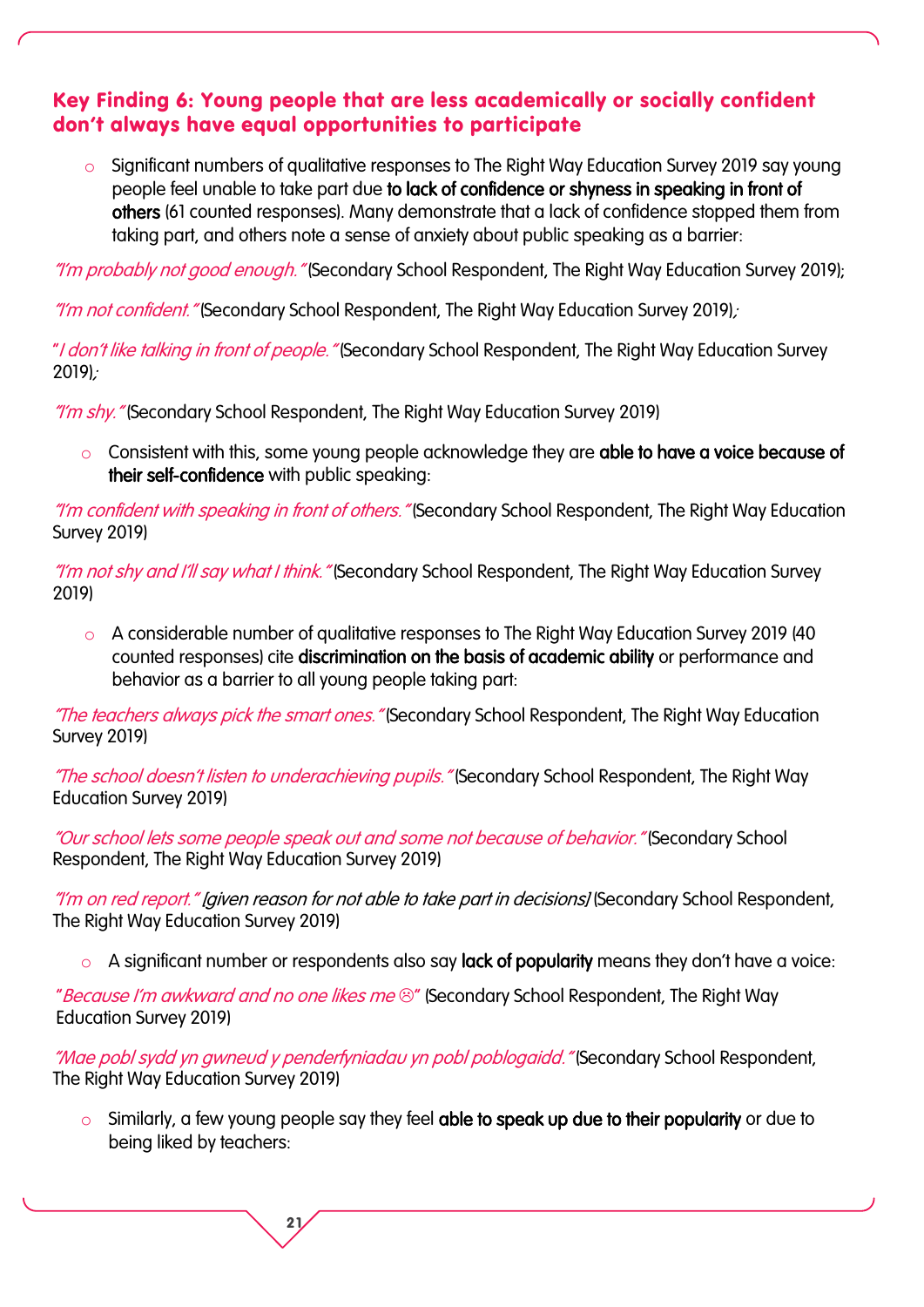"I'm on pupil parliament cos teachers like me." (Secondary School Respondent, The Right Way Education Survey 2019)

"Because I'm cool and smart." (Secondary School Respondent, The Right Way Education Survey 2019)

- o These findings are supported by face-to-face workshops. During every workshop in a secondary school settings young people identified the following groups of young people as being left out of their school council or other participation structures:
- Young people that are more shy;
- Young people that are less popular;
- Young people that are less academically confident;
- Young people that don't want to speak in public;
- Young people that have issues with behavior.

"Lower set don't get listened to as much – teachers might think they are not clever enough." (Workshop Participant, Secondary School)

- o Participants in workshops also suggested other reasons why not all young people felt able to take part, these included:
- Young people having other priorities;
- Peer pressure not to speak out.

"Some don't want to be involved as it is too much work, they don't care." (Workshop Participant, Pupil Referral Unit)

"In secondary there is too many people – there is peer pressure not to speak out." (Workshop Participant, Faith based community setting)

"They don't want to waste their time. "(Workshop participant, Secondary School)

o In one workshop young people discussed the link between being different and lacking confidence, suggesting that some young people will face multiple barriers to participation where they have protected characteristics or other differences and also lack confidence:

"Lack of confidence if you feel different and then you don't want to say anything." (Workshop Participant, Secondary School)

#### Key Finding 7: Many young people feel that their school council does not link to a wider structure of participation and operates in isolation from the rest of the school community

o Estyn note in their [2016 report](https://www.estyn.gov.wales/thematic-reports/pupil-participation-best-practice-guide) that having a clear structure of participation that reaches across the school is an important element of a strong approach to participation. Some survey responses illustrate that some schools do this, linking well to a wider structure that allows those not on councils to participate:

"Mae'r ysgol yn cynnal llais y ddisgybl, mae hyn pryd mae pob disgybl dweud ei syniadua am beth mae nhw eisiau gweld newid yn yr ysgol, ac maen i gyd yn ddienw." "The school runs pupil voice, this is when pupils say their ideas about what they want to change in the school, and it is all anonymous."

(Secondary School Respondent, The Right Way Education Survey 2019)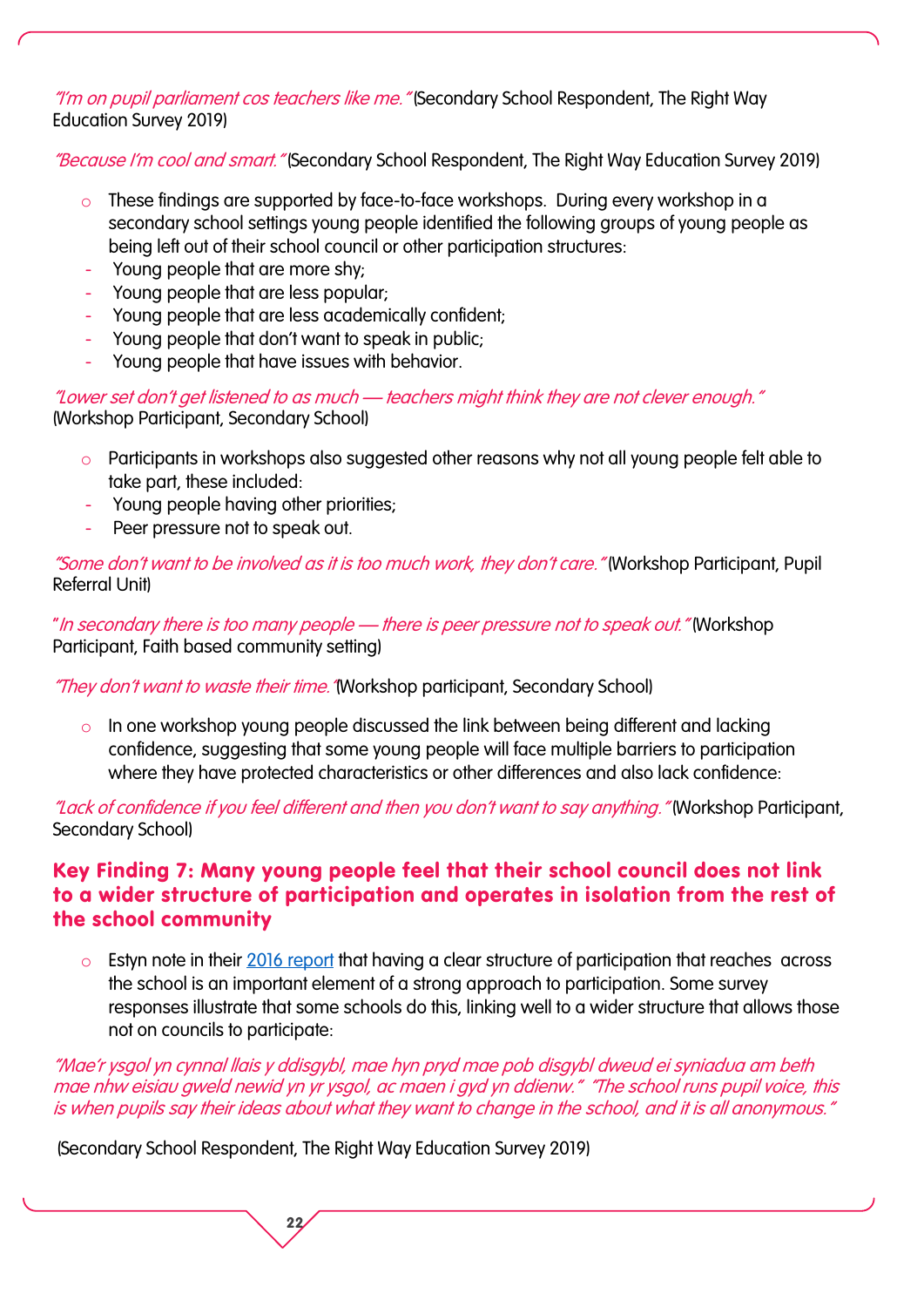- $\circ$  However, pupils not on pupil voice groups or the school council feel less likely to take part in decisions. The Right Way Education Survey 2019 shows that across all settings, 46% of those not on a participation group feel they don't take part in decisions, which compares to only 22% of children and young people that are members of participation groups.
- $\circ$  Over 80 comments in this survey suggested that *only* those in pupil voice groups or councils were able to be involved in decision making.

"Dim ond y cyngor ysgol sy'n cael gwneud penderfyniadau, nid oes siawns i bawb mynegi eu barn." ["Only the school council get to make decisions, there's not a chance for everyone to express their opinion'"] (Secondary School Respondent, The Right Way Education Survey 2019)

"I won't be heard or listened to as much as I probably would if I was in a school club." (Secondary School Respondent, The Right Way Education Survey 2019)

- o This was reinforced by teachers with 32% of secondary school teachers in The Right Way Education survey stating that 50% or less of pupils had decision making opportunities.
- o There were also some comments that mentioned a **lack of positive outreach** from school councils.

- $\circ$  Teachers' responses also highlight a need for improved communication with the wider school.
- o Workshops also showed that many young people liked the practice or idea of anonymous voting on issues for the school council to consider and that many feel their school does enable participation across the school, see our case study as an example.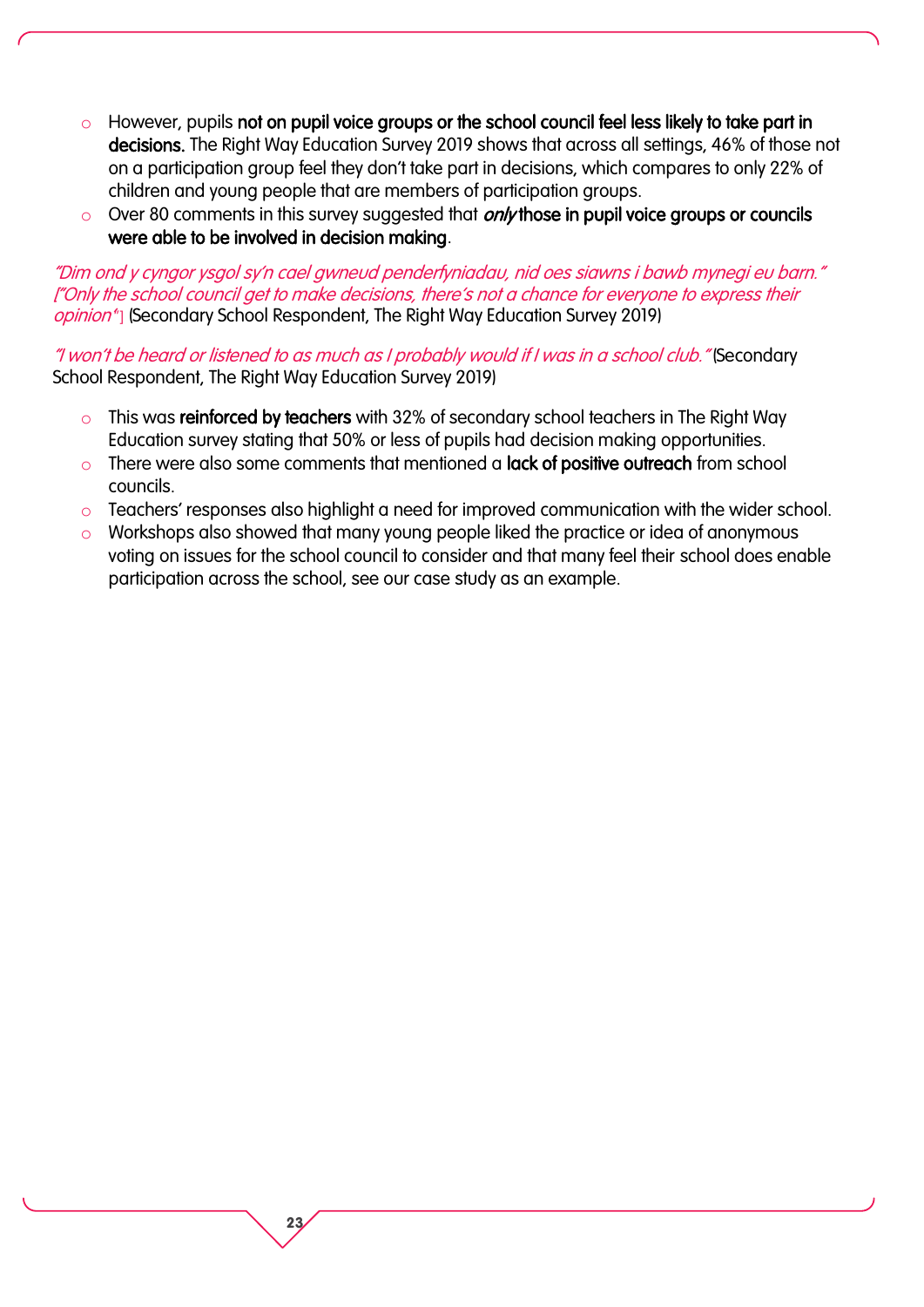### Case Study: Making Sure Everyone Can Participate

Olchfa Comprehensive School in Swansea, a school of over 1,700 pupils, has created a participation structure that ensures all young people's opinions are considered by using tutor time in form groups. This is done by linking a decision making group to a consultation group.

#### Decision-Makers

The School Council is called 'The School Advisory Board', and is made up of over 30 pupils across all ages alongside parents, teachers and governors. The Board splits into sub-groups, each focusing on a particular area of school life. The purpose of each of the sub-groups is to set questions to find out what the school community feel about particular issues, and then make decisions based on this data.

#### Consultation Group

Parallel to the Advisory Board is the 'Communication Team'. This team consists of 2 representatives from each year group, and these representatives cannot also sit on the Board. The Communication team distribute a monthly consultation survey which has been created by one of the sub-groups of the Advisory Board. The members present this survey to their form group during tutor time and the class splits into small groups to discuss each of the questions. They then feedback the opinions of each of the groups, ensuring each pupil in the school has a chance to consider the issue and share their opinions. A subgroup of the communication team then analyse data from the whole school and create a report for the Advisory Board. The Communication team also ensure that each form has a chance to raise any other issue they like to the Board through the monthly survey and they can be contacted by e mail at any time.

#### Feedback to everyone

Importantly, the Communication team also make sure that each tutor group receives feedback on the results of last survey and the decisions taken as a result.

#### Impact

Felix, Year 8, a member of the School Advisory Board, says, "I enjoy being on the team, it's really good to help out and improve my school. I'm proud of some of the changes we're making together, we're setting up new equipment to relax and play and we've decided to have free water bottles in school, and we know this was really important for everyone. One way we could improve is to make a way that people can give us ideas anonymously too, in case they don't want to talk in form time."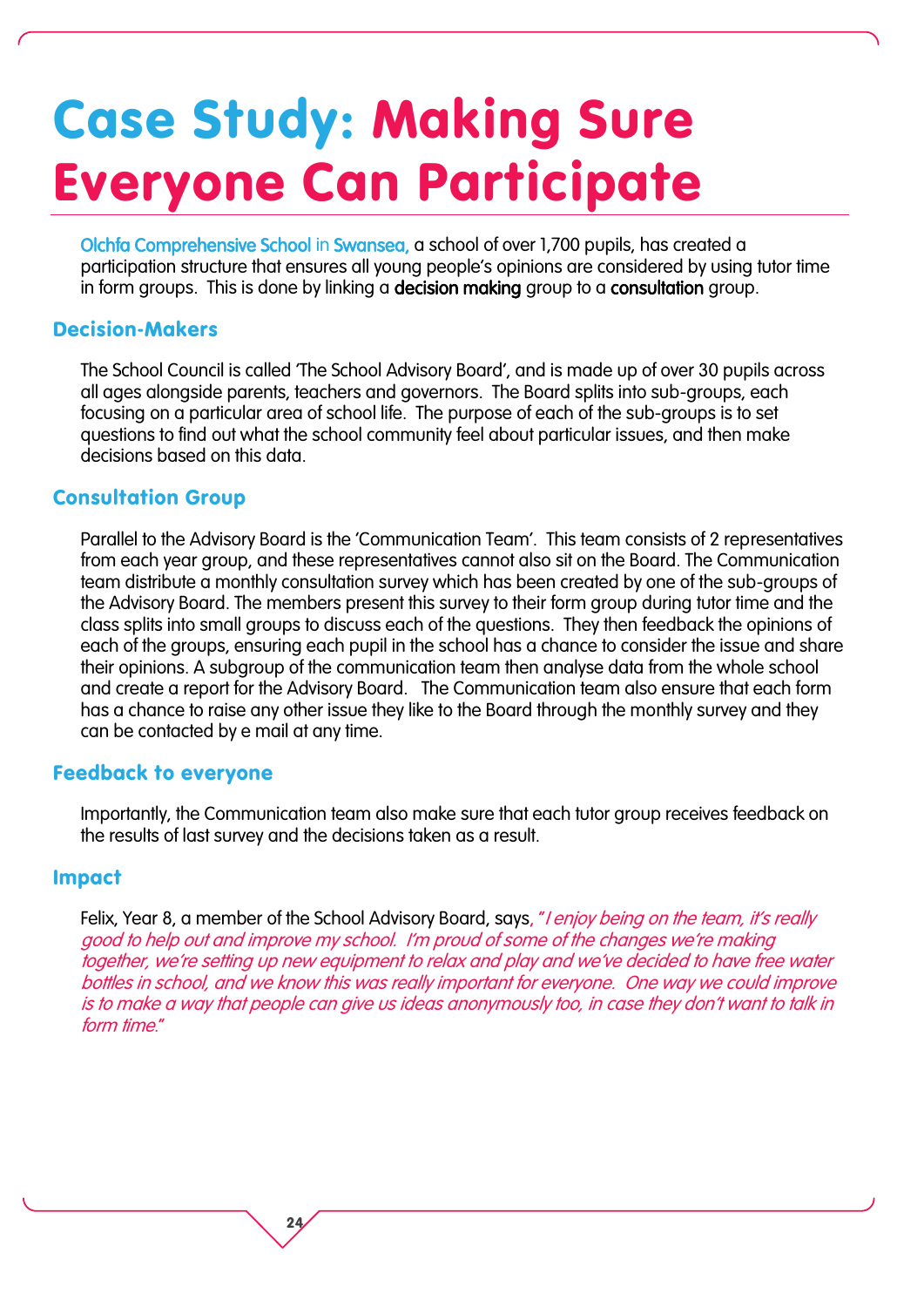#### Key Finding 8: Pupils are not always chosen for the school council in a way that is perceived as fair or in a way that is in line with regulations

- o [The School Council \(Wales\) Regulations 2005](http://www.legislation.gov.uk/wsi/2005/3200/regulation/1/made) state, 'appointment to the school council must be by election in a secret ballot in which all registered pupils are entitled to vote for candidates (if any) in their year group or within their special educational needs resource base.' This goes onto explain that the only instance that this doesn't apply is *'where arrangements are made for all* registered pupils to be members of the school council.'
- o Our survey of 24 secondary school councils indicates that a voting system like this is used to elect school council members in most schools but in some schools teachers decide (5 of 24) or the chair of the school council decides (3 of 24).
- o Surveys and workshops suggested that some young people experience the voting process as a popularity contest

#### "People a lot of time only vote on their friends rather than who would fit best which is unfair." (Workshop Participant, Secondary School)

- o Other young people in workshops described election systems as fair, and discussion highlighted the following as ways that young people thought voting could be done fairly:
	- enabling anonymous voting so that young people didn't feel they had to vote for friends;
	- using an application system where young people would need to say why they should be voted for;
	- enabling different ways for young people to stand for elections so it wasn't just those who felt confident to speak publically;
	- including representatives from other groups in the school, not just year groups;
	- exploring diverse representation in tutor times and lessons to encourage different young people to stand.

#### Key Finding 9: Many governing bodies are not regularly sharing decision making with school councils and not all secondary school governing bodies follow regulations around Associate Pupil Governors

- o The [School Council \(Wales\) Regulations 2005](http://www.legislation.gov.uk/wsi/2005/3200/regulation/1/made) state, *The head teacher of a school must ensure* that the school council has the opportunity to nominate up to two pupils from years 11 to 13 (inclusive) from its membership to be associate pupil governors on the school's governing body.' There is further detail in the Regulations about how associate governors take part and in which decisions they should not participate. The Regulations also state how Governors need to communicate decisions to the School Council.
- o Our School Council Survey shows that 6 of 24 secondary schools completing the survey did not have representation through associated pupil governors on the governing body. This is reinforced by meetings with professionals from local authorities: governor support units have described that they are also aware of several secondary schools in their area that do not include associate pupil governors.
- o Professionals leading governor support in local authorities have also described that whilst there are some examples of Governing Bodies with well-developed practice in this area, there are challenges faced by many schools in enabling pupils to be associate governors. The following challenges have been identified: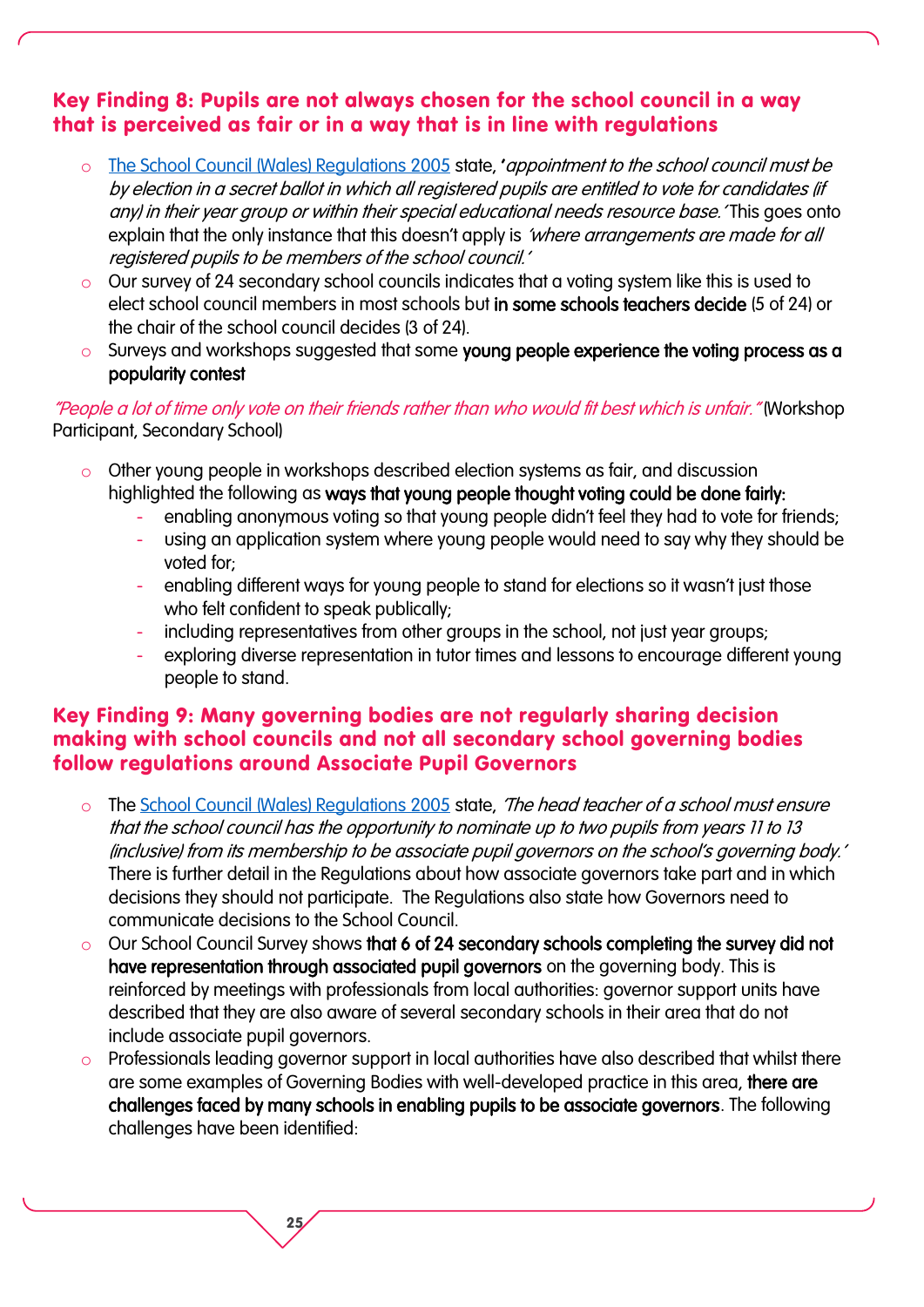- Training for associate pupil governors isn't mandatory and whilst some pupils do access training not all are given the opportunity to sufficiently develop their skills;
- Some governing bodies exclude pupil governors from decision making that they could be part of due to uncertainties around confidentiality and the appropriateness of including pupils;
- Training about participation and associate pupil governors is not mandatory for governors nor chairs of governors, and not all governors will have the understanding or skills to include young people. This is reinforced by our survey for school governors as 77% of the 135 Governors completing this survey had never had training about children's rights in their role;
- Young people in Years 11, 12 and 13 have competing priorities with exams and are absent from school during exam periods;
- Associate pupil governors also face challenges in meaningfully linking the work of the governing body and the school council and they need support to do this.
- o This is reinforced by our survey for school governors as only 27% of Governors completing this survey attended school council meetings. Our School Council Survey also echoed this, with over half of secondary schools (13/24) reporting that none of their governors attend their school council meetings.
- o The most common way that governors describe working with their school council is that the Head teacher informs them about the school council and communicates messages from the governing body to the school council. Many also include presentations from the school council and pupil voice groups as part of their meetings.
- o The survey also indicated that school councils are not influencing the decision making of the governing body on a regular basis. 23% of respondents stated that their decision making was 'never' influenced by the school council; and only 6% stated that their decision making was influenced more than once a term. The most frequently chosen answer was that the school council influenced decision making 'about once a year', with 43% of respondents choosing this answer.
- o Qualitative responses showed that while many governors feel they already work closely with their school council and other pupil participation groups, others highlighted the idea of direct meetings with the school council as one way that could help improve joint decision making.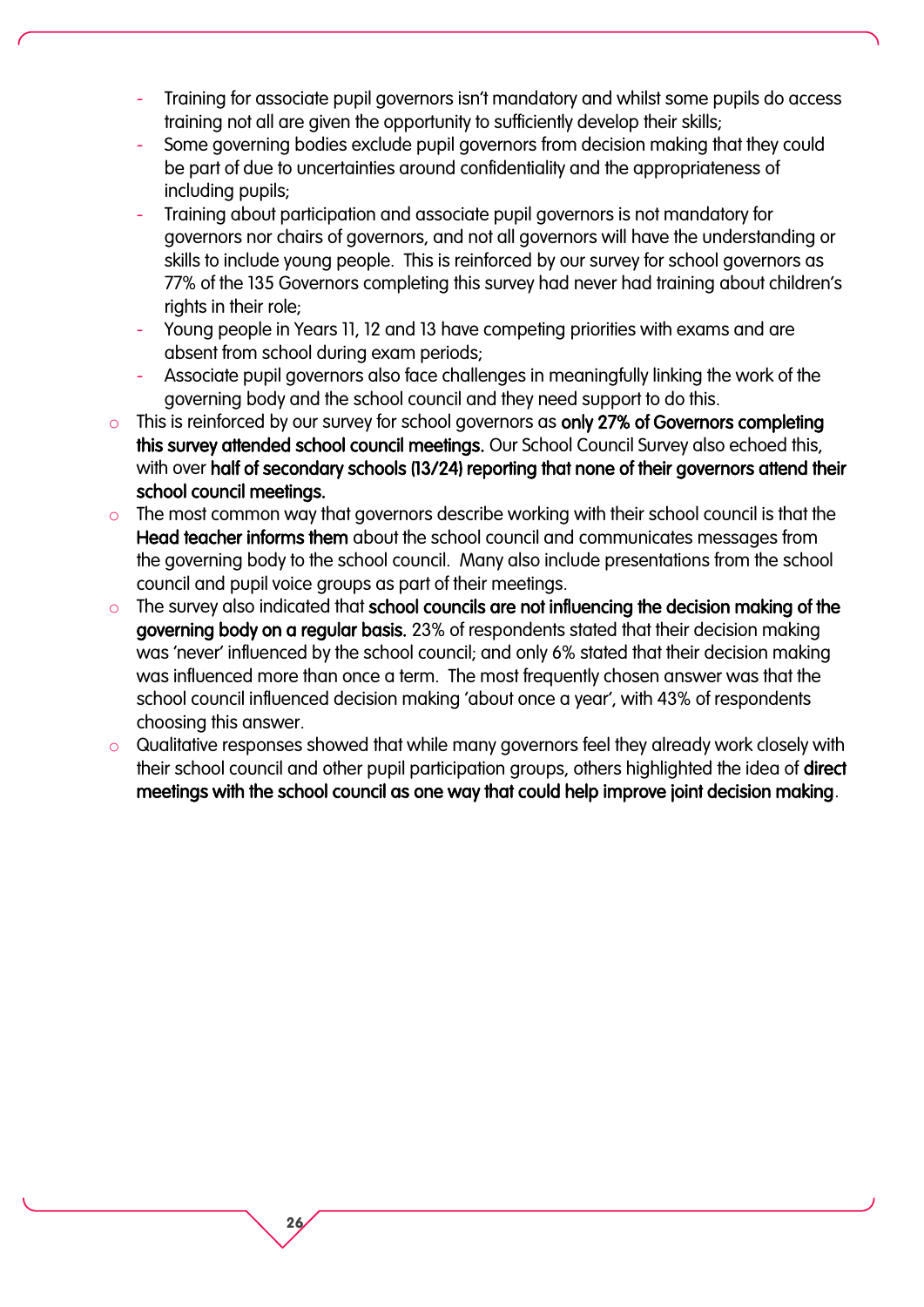## Case Study: Local Authority Support for Effective Participation

In common with several local authorities in Wales, Pembrokeshire County Council has conducted school visits and reviews to assess the effectiveness of participation and school councils over the last three years, in light of the national participation standards. This work has built on previous evaluations. Information gathered has enabled the authority to identify actions to improve participation in secondary schools.

#### Learning for supporting adults

Responding to needs identified through reviews, Pembrokeshire County Council has offered training about participation to all school leadership teams and ensured that all school council link teachers have taken part in professional development in order to fulfil their role effectively. Training has also been delivered to hundreds of school governors. Other local authorities have also developed training for governors so they can better understand the role pupil participation can play in their work.

#### Importance of participation in safeguarding

27

The safeguarding audit carried out by Pembrokeshire County Council has been adapted to reflect the importance of effective participation in keeping children safe. This is in recognition that safeguarding requires children and young people to have clear and effective opportunities to voice their experiences.

#### Linking secondary school councils into local authority participation

All secondary schools send representatives to Pembrokeshire Youth Assembly, and these representatives are also expected to share information between the Youth Assembly and their School Councils. This means school councils are able to contribute to young people's participation at a local authority level. In addition to this, the authority organises half-termly 'Lunches with the Director' for specific groups of young people to talk about their views and experiences directly with the Director of Children and Schools in the authority.

#### Impact

Young people value the link between the Youth Assembly and School Councils and feel it makes their decision making more informed as information can be shared between the different settings:

"Being part of the Youth Assembly has helped me be aware of issues for young people and what is being done about them. It's also helped me to raise these issues in school. "Lucy, Year 10, Pembrokeshire Youth Assembly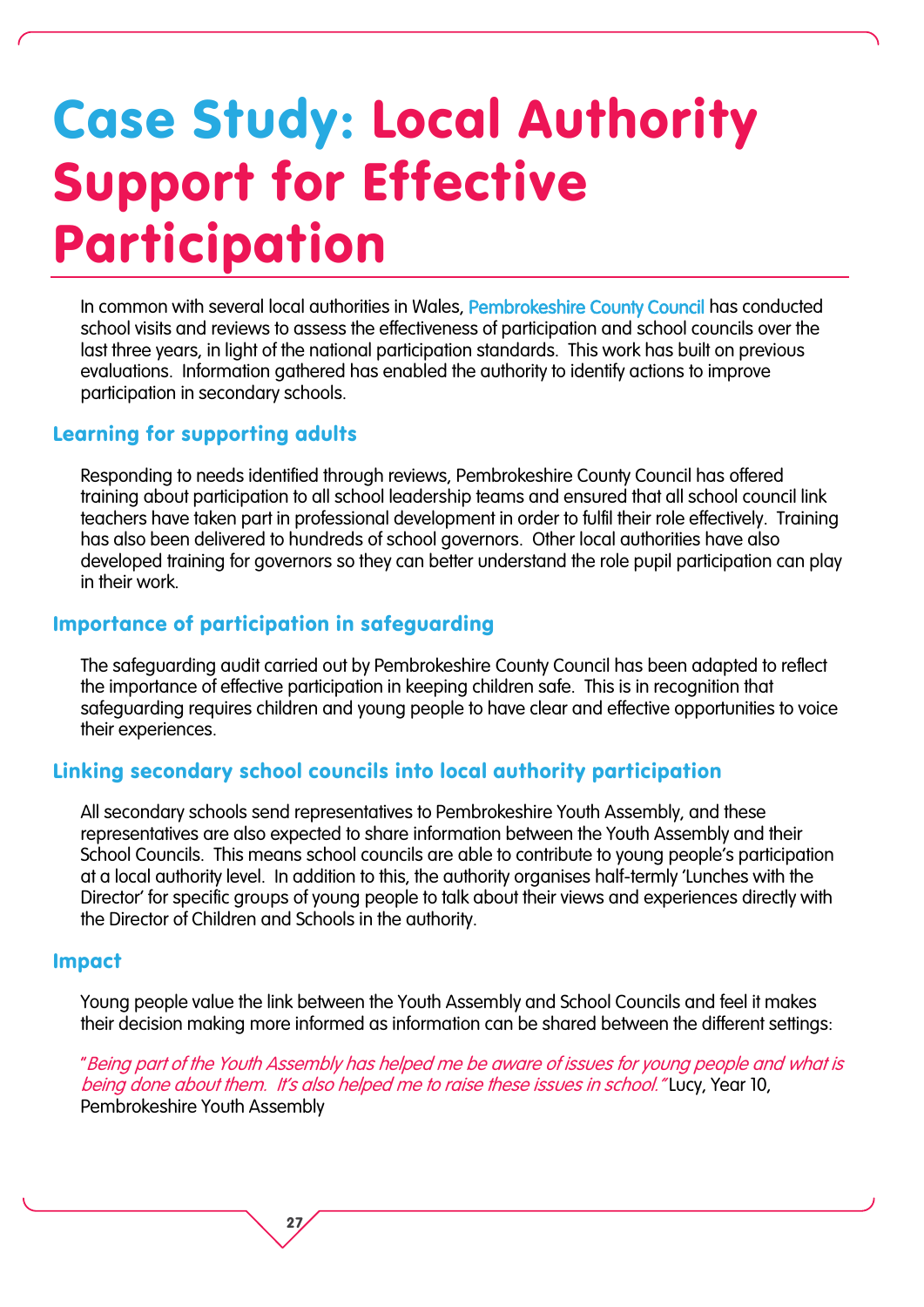"It's nice to know you have someone in your corner so people can support you with an issue if you *have one, for example in school."* Carys, Year 13, Pembrokeshire Youth Assembly.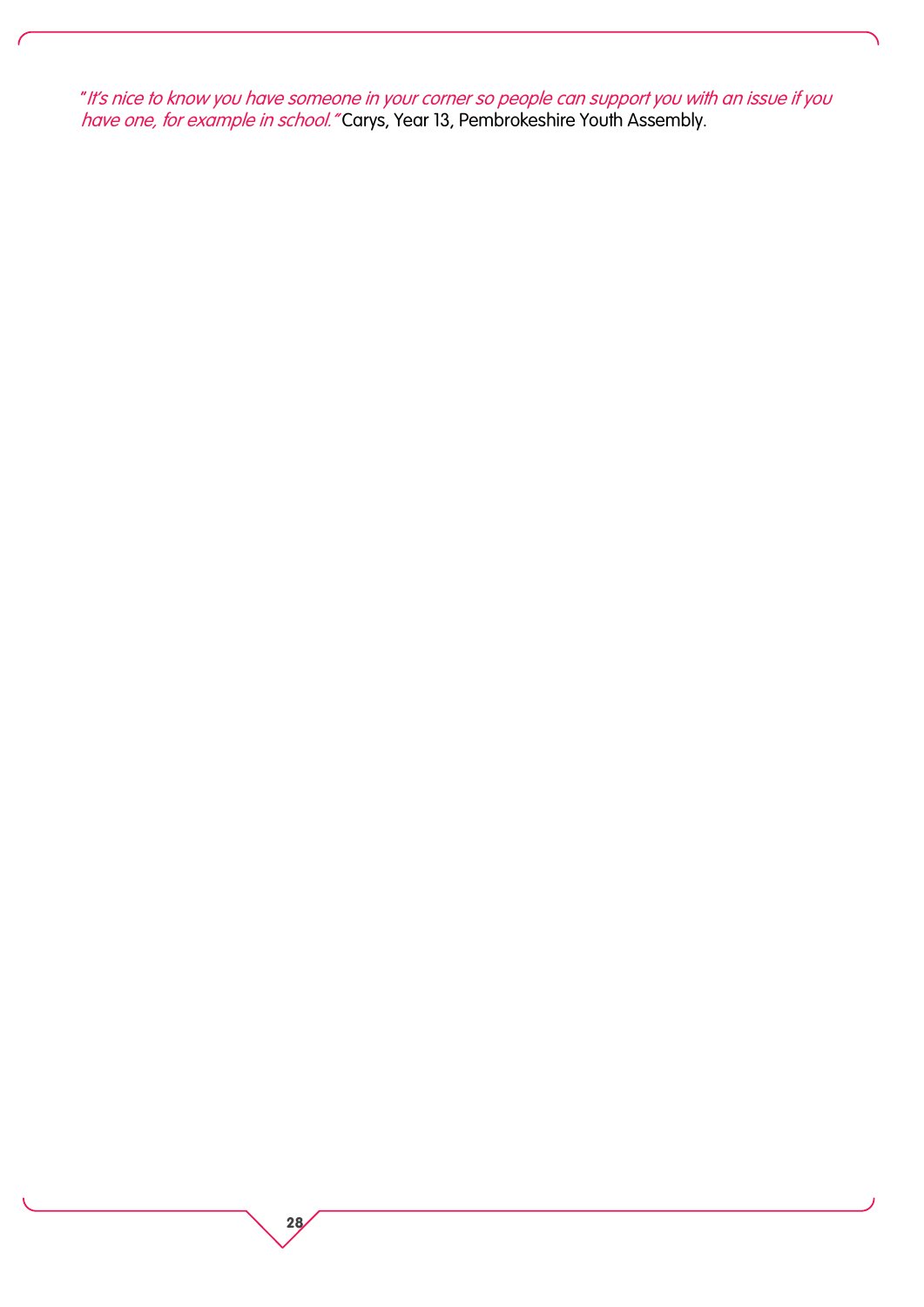#### Key Finding 10: Young people in secondary schools feel less able to take part in decision making about their learning than those in other settings

- o Young people in secondary schools demonstrate they have less feelings of choice about what they learn than children in primary and SEN settings. Only 29% of young people in secondary schools agreed that they sometimes had choice about what they learn (compared to 66% in primary schools and 85% in SEN settings). This is mirrored by teachers, with 34% of secondary teachers stating that young people had choice about their learning (compared to 64% primary and 65% SEN teachers)
- o Similarly only 46% of secondary school pupils agree with 'I have chances to share what I think about my lessons', compared with 78% in primary schools and 71% in SEN settings.
- However, the proportion of teachers reporting obtaining feedback after lessons was actually higher in secondary settings than primary ones with 78% of secondary teachers reporting this. But the lower figure of 61% of secondary teachers reporting that they used pupil reflections to inform teaching and learning plans suggests that even though a clear majority of secondary respondents create opportunities for feedback there are more opportunities to use this information to inform planning.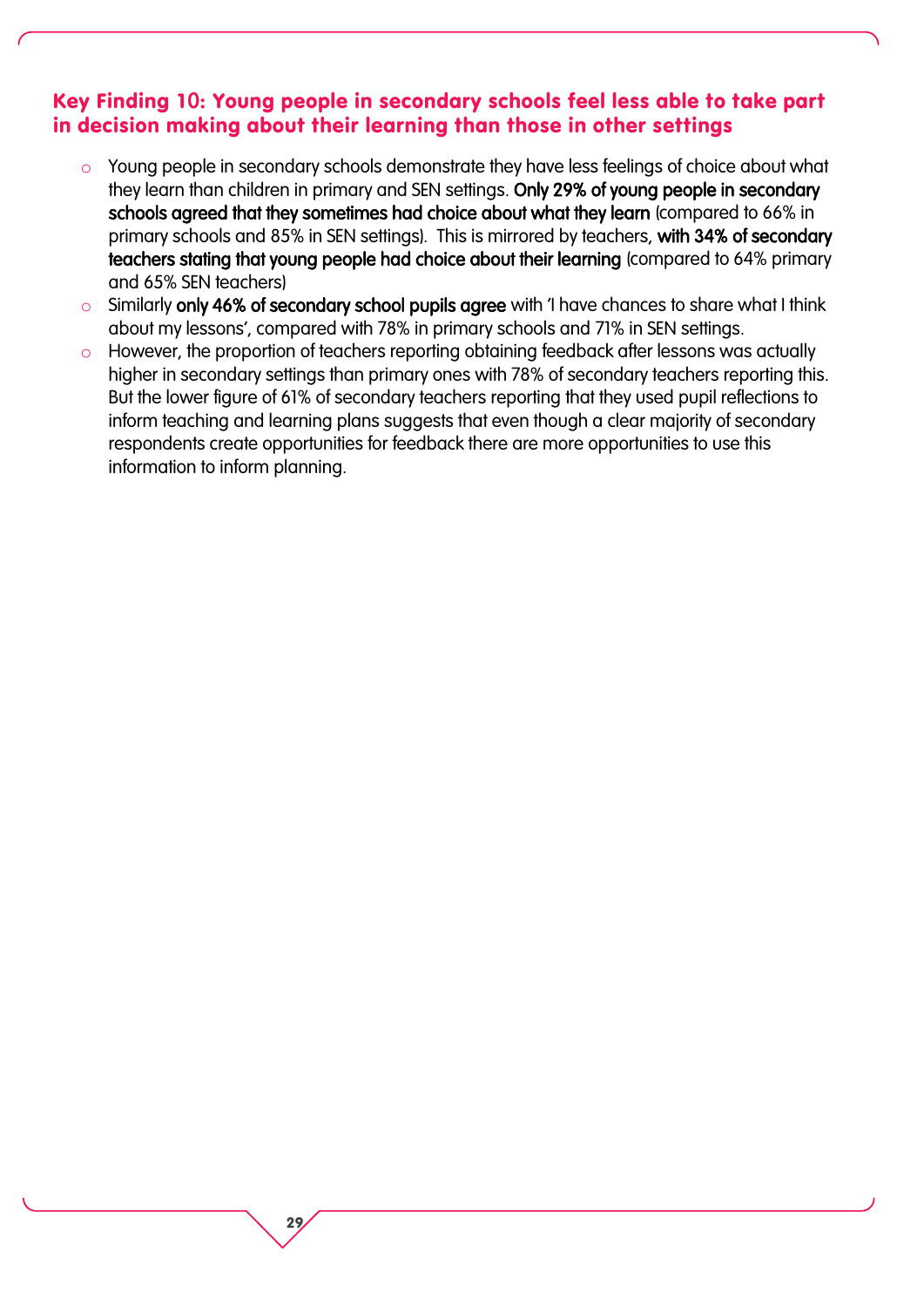### Case Study: Learning through active citizenship

Crownbridge School is a Special Day School in Torfaen for children and young people aged 2-19. Young people in the school council wanted to raise awareness of the difficulties of using a wheelchair in their local community. The Participation Officer in Torfaen was supported by Crownbridge School PTA to secure funding from the Preventing Hate Crime funding for community projects, in order for the young people to research and take actions to improve wheelchair accessibility in their local community. The school applied for this project to be part of the Lleisiau Bach Little Voices approach used by the Observatory on the Human Rights of Children based at Swansea and Bangor Universities.

#### Young People as Researchers

Four pupils planned and carried out their research fieldwork by going out with the local PCSO to gather evidence on 'Go Pro' cameras over 5-6 weeks. They presented their findings in a research report and a campaign film.

#### Young People as Campaigners

Their report shows how their findings illustrate infringement to their rights under the United Nations Convention on the Rights of the Child; The Equality Act; The Public Sector Equality Duty and The United Nations Convention on the Rights for People with Disabilities.

#### Impact

To share their evidence, the group initiated a meeting in the Council Chamber with key influencers and decision makers, where the council made commitments to bringing about changes. The young people are currently following up on the pledges made on the day by officers and attendees.

"We want to show awareness and change people's mindset." Kane, Year 13, Crownbridge School Council Member

"I want to go the same places as everyone. "Jamie, Year 12, Crownbridge School Council Member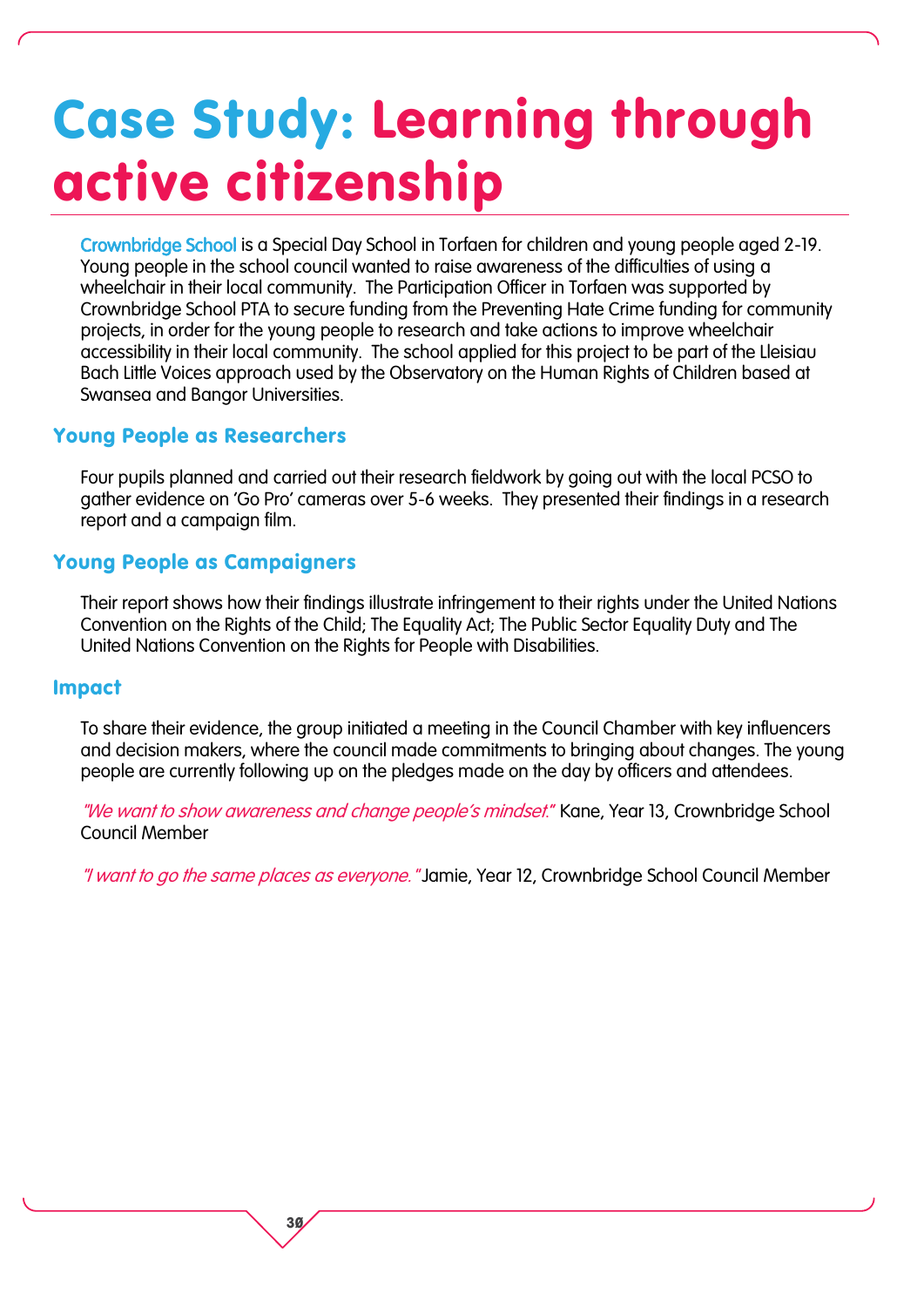## DISCUSSION

#### Summary of areas for improvement

While school councils are seen by many in secondary schools as helpful in enabling young people's ability to participate in decision making, learner attitudes to school councils are more negative in secondary schools than in primary schools, and highlight a lack of sufficient time and a feeling that participation can be ineffective. On the whole primary and SEN school pupils provided much more positive responses to all questions about participation than those in secondary schools.

Effective participation is seen by young people as beneficial to their wellbeing and the importance of participation in enabling wellbeing should be prioritized by school leaders, teaching staff and governors. This would be supported by a similar recognition on the part of organisations that are supporting schools to achieve the whole school approach to wellbeing, including local authorities, the consortia and Estyn.

Many school councils would benefit if they were more diverse and more representative. More needs to be done to make sure young people with protected characteristics have an equal chance to be heard. Other groups of young people can also be marginalized, notably those with less academic or social confidence.

Secondary schools would benefit from considering how participation goes beyond the school council and links into a wider structure that enables all pupils to contribute opinions and ideas, and to receive information about decisions that have been taken. Schools should also make sure school council elections are in line with regulations and do more to make elections fair and representative.

Many governing bodies could also work more closely with their school council to increase opportunities for shared decision making and communication. There appears to be a need to develop the understanding and skills of governors about how this can best be achieved, and how associate pupil governors can best participate.

School councils would benefit from more opportunities to consider teaching and learning, as young people in secondary schools feel less able to take part in decisions about their curriculum and learning than in other settings.

#### Policy and Current Context for Improvement

31

#### Renew and Reform

In June 2021 Welsh Government published their 'renew and reform' [recovery plan.](https://gov.wales/renew-and-reform-supporting-learners-wellbeing-and-progression) The plan sets out how the Welsh Government will use £150m in additional investment in 2021-22 to help the education system recover following the Covid-19 pandemic. The huge disruption faced by young people and education settings during the pandemic has led to a number of competing pressures for education settings, but at the top of the national plan for recovery is prioritising the wellbeing of young people, followed by prioritising their progression in learning.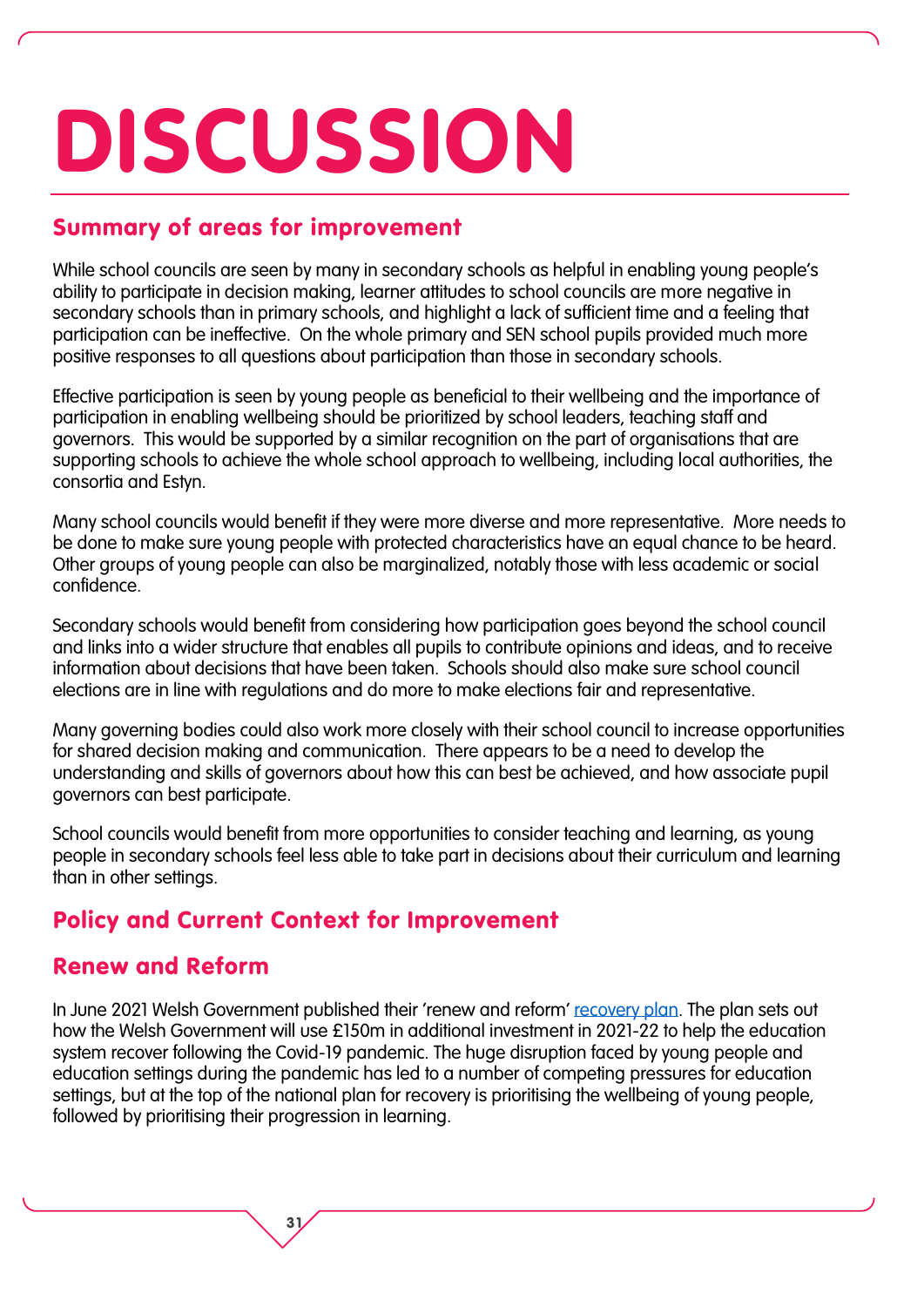Listening to young people's experience and enabling young people to take part in the decisions about how this can best be achieved is key. This is not only because disruption of this nature is new for the modern education system in Wales and we need to understand it better, but also because emerging evidence about the neurodevelopment of young people indicates that young people's involvement in decision making is an essential element to ensuring successful interventions of support<sup>6</sup>. Effective participation, of which school councils are an important part, will have positive impacts across all aspects of young people's experience in education. This includes supporting their wellbeing and progression following the disruption caused by the emergency situation.

#### Participation

 $\overline{a}$ 

In recent years there have been important steps in Wales to better enable the participation of young people. The [National Participation Standards,](https://www.childreninwales.org.uk/our-work/participation/participation-standards/) refreshed in 2016, should guide professionals to ensure that local participation experiences across Wales are effective and meaningful. At a national level, the Senedd Ieuenctid / Youth Parliament sat for the first time in February 2019. This is a hugely positive development to ensure young people's participation and representation at a national level. [The](http://www.legislation.gov.uk/anaw/2020/1/enacted)  [Senedd and Elections \(Wales\) Act 2020](http://www.legislation.gov.uk/anaw/2020/1/enacted) lowered the minimum voting age of National Assembly and local elections to 16.

However, the national focus on effective participation in schools seems to have lost momentum in recent years. This is not uniformly the case. Estyn's 2016 report, [Pupil Participation: a best practice](https://www.estyn.gov.wales/sites/www.estyn.gov.wales/files/documents/Pupil%20participation_0.pdf)  [guide,](https://www.estyn.gov.wales/sites/www.estyn.gov.wales/files/documents/Pupil%20participation_0.pdf) built on three Estyn reports on participation published between 2008-9 and provided helpful examples and guidance about how schools can develop strong participation. Through their website, Welsh Government also makes available the 2011 [training activities](https://gov.wales/childrens-rights-teaching-resources) in pupil participation for teachers, governors and pupils, alongside some other activities and guidance relevant to participation in out-ofschool settings. But the 2011 *Pupil Participation - Good Practice Guide* is no longer available on the Government website and a revised version has not been provided. Some local authorities still use historic training materials and guidance around school councils to develop understanding among governors, teachers and pupils, and others have developed their own materials. However consultation with local authorities suggests it is fair to say that providing resources or training to schools is not as widespread nor well-resourced as has historically been the case: many school councils do not receive training nor guidance themselves, and neither do their teachers and governors in relation to participation.

#### A curriculum for political and citizenship education

Against this context it is essential that participation is inherent within the Curriculum for Wales and that the new curriculum enables the full development of political and citizenship education. Article 2 of the UN Declaration on Human Rights Education and Training<sup>7</sup> sets out how human rights education should be a clear aim of education. This sets out that human rights education and training encompasses:

- a. Education about human rights, which includes providing knowledge and understanding of human rights norms and principles, the values that underpin them and the mechanisms for their protection;
- b. Education through human rights, which includes learning and teaching in a way that respects the rights of both educators and learners;

<sup>6</sup> [Why Interventions to Influence Adolescent Behavior Often Fail but Could Succeed -](https://pubmed.ncbi.nlm.nih.gov/29232535/) PubMed (nih.gov)

<sup>7</sup> [Resolution adopted by the General Assembly on 19 December 2011 \[on the report of the Third Committee \(A/66/457\)\]](https://documents-dds-ny.un.org/doc/UNDOC/GEN/N11/467/04/PDF/N1146704.pdf?OpenElement)  [66/137. United Nations Declaration on Human Rights Education and Training](https://documents-dds-ny.un.org/doc/UNDOC/GEN/N11/467/04/PDF/N1146704.pdf?OpenElement)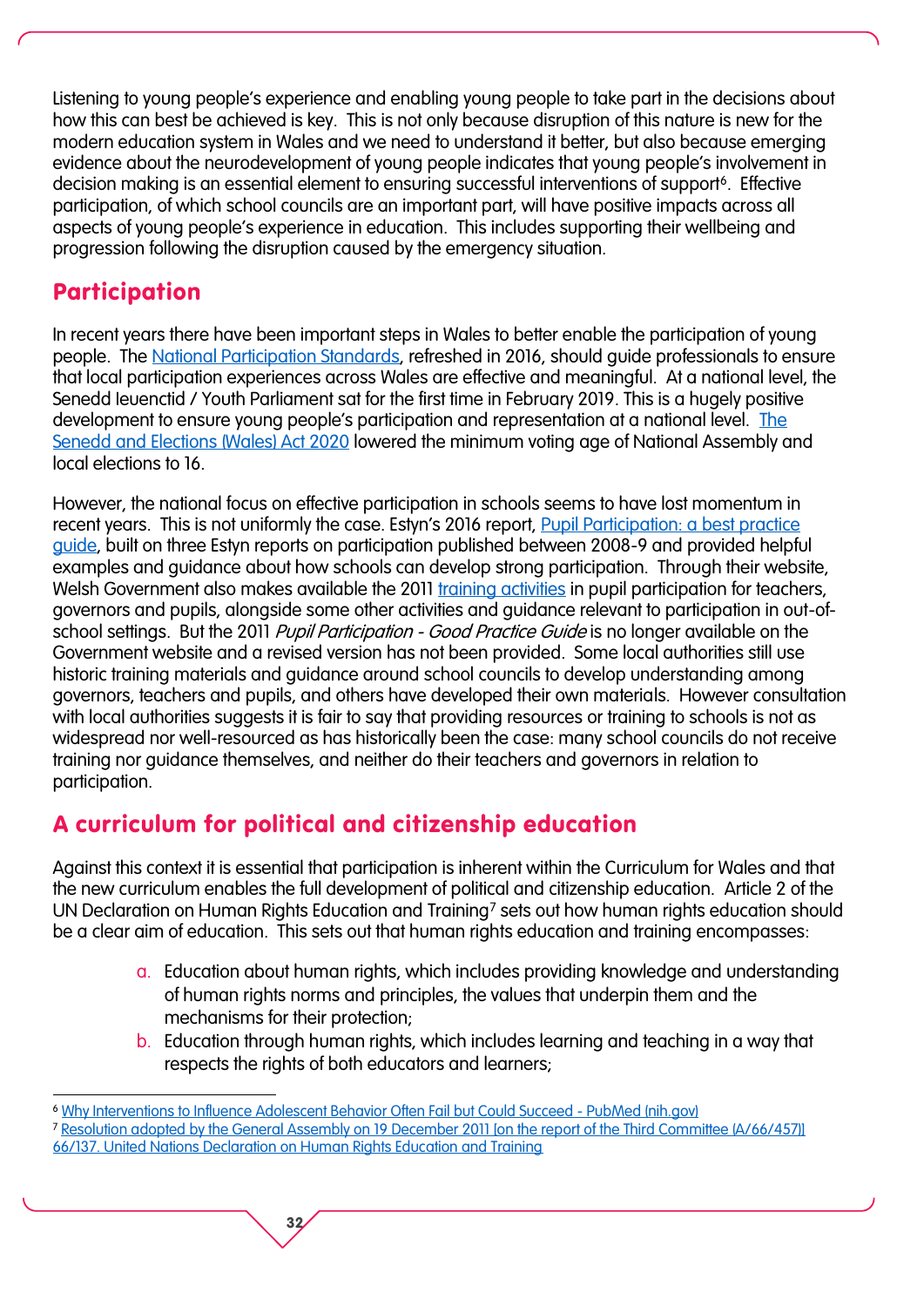c. Education for human rights, which includes empowering persons to enjoy and exercise their rights and to respect and uphold the rights of others.

Government's direct inclusion of these aims and principles in the [Curriculum for Wales](https://hwb.gov.wales/curriculum-for-wales/designing-your-curriculum/cross-cutting-themes-for-designing-your-curriculum/) has the potential to be internationally significant and could put Wales at the forefront of human rights education. But for this impact to be achieved, Government, Local Authorities and Schools must view the role of the school council and wider participation as a core and vital part of learning and the school experience.

#### Learning through experience

An experience of a school council (its election; operation; and communication with the wider school) is an experience of a democratic exercise. For many children and young people this is their most significant experience of taking part in a democratic structure: it is learning through human rights in the way outlined by the United Nations above. An experience that is positive, and in which all members of school community feel able to participate, will be a positive experience of a democratic structure. The converse will also be true.

#### Participation in curriculum design

Schools also need support, under the subsidiarity model, to enable school-level participation in curriculum design. Government state clearly that [involving young people](https://hwb.gov.wales/curriculum-for-wales/designing-your-curriculum/implementation-and-practical-considerations/) is a step that all settings should include in curriculum design and that this 'is of itself a valuable learning experience, supporting inquiry and critical thinking.'

Curriculum guidance on involvement explains that, "It is important to recognise that there are different levels of participation, and that enabling learners to take part in curriculum design can take place in different forms. Learners can be informed about decisions, can be consulted about decisions, can share decision-making with adults or can own decision-making and set their own areas and questions for consideration by the wider school community. Different forms of participation will be appropriate at different points in curriculum design.

Curriculum design should also use a participation structure that ensures all groups of learners can participate, including those who can be marginalised." 8

Some schools have already developed participation structures that are well able to rise to this challenge. But other schools will need to develop their participation offer in order to enable children and young people to take part in curriculum design in the way outlined in curriculum guidance and that is also consistent with the [National Participation Standards.](https://www.childreninwales.org.uk/our-work/participation/participation-standards/) Using the suggestions for improvement in this report will help achieve this.

#### **Wellbeing**

 $\overline{a}$ 

Participation should also be central to the framework [for embedding a whole school approach to](https://gov.wales/framework-embedding-whole-school-approach-emotional-and-mental-well-being)  [mental health and wellbeing](https://gov.wales/framework-embedding-whole-school-approach-emotional-and-mental-well-being). Young people's participation at a school level is a key element of

<sup>8</sup> <https://hwb.gov.wales/curriculum-for-wales/designing-your-curriculum/implementation-and-practical-considerations/>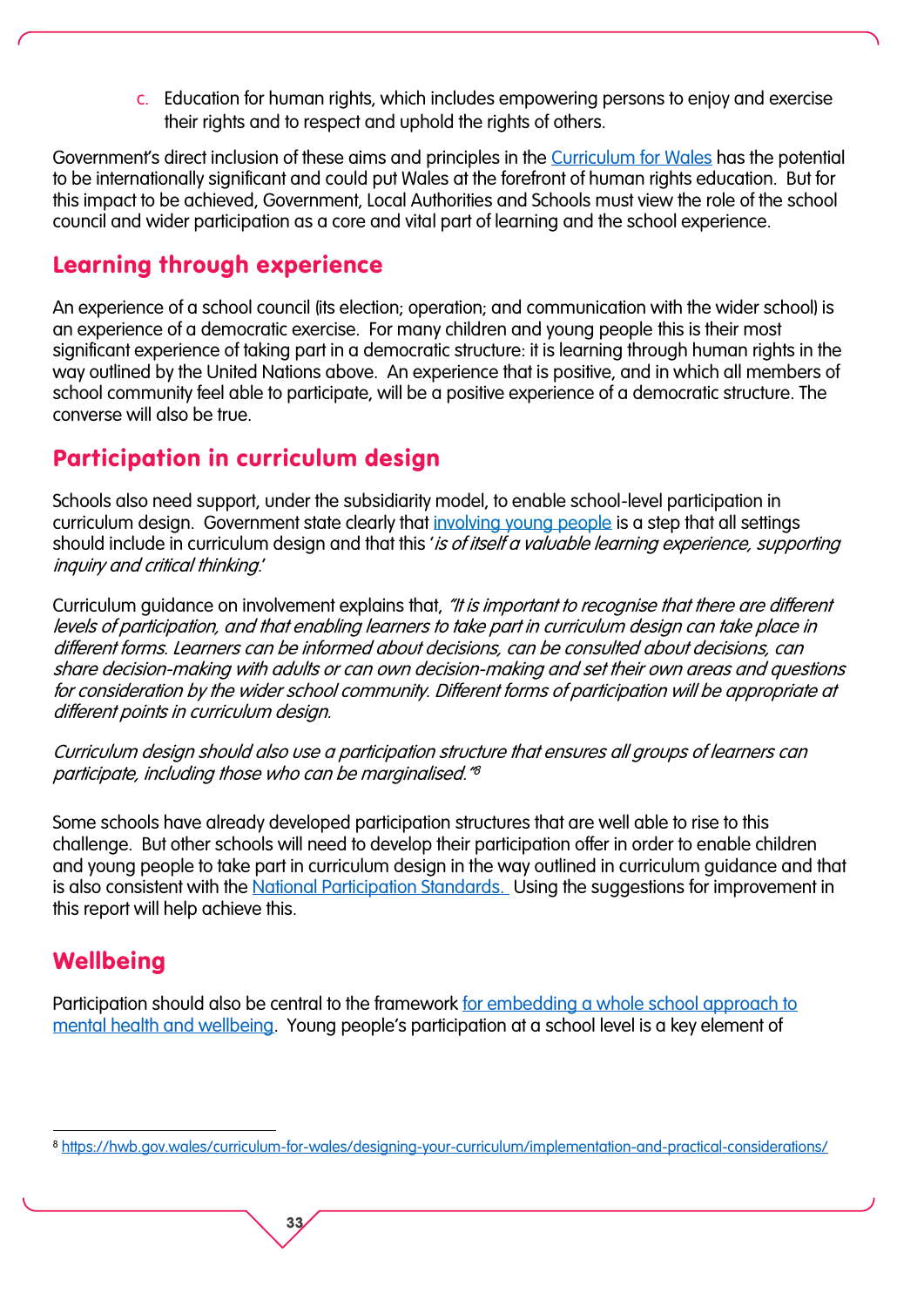supporting their wellbeing. As young people and wider research conveys<sup>9</sup>, being listened to and taken seriously enables the development of self-confidence and a sense of belonging.

34

 $\overline{a}$ 

<sup>9</sup> For more information about young people's experience of participation and wellbeing see page 16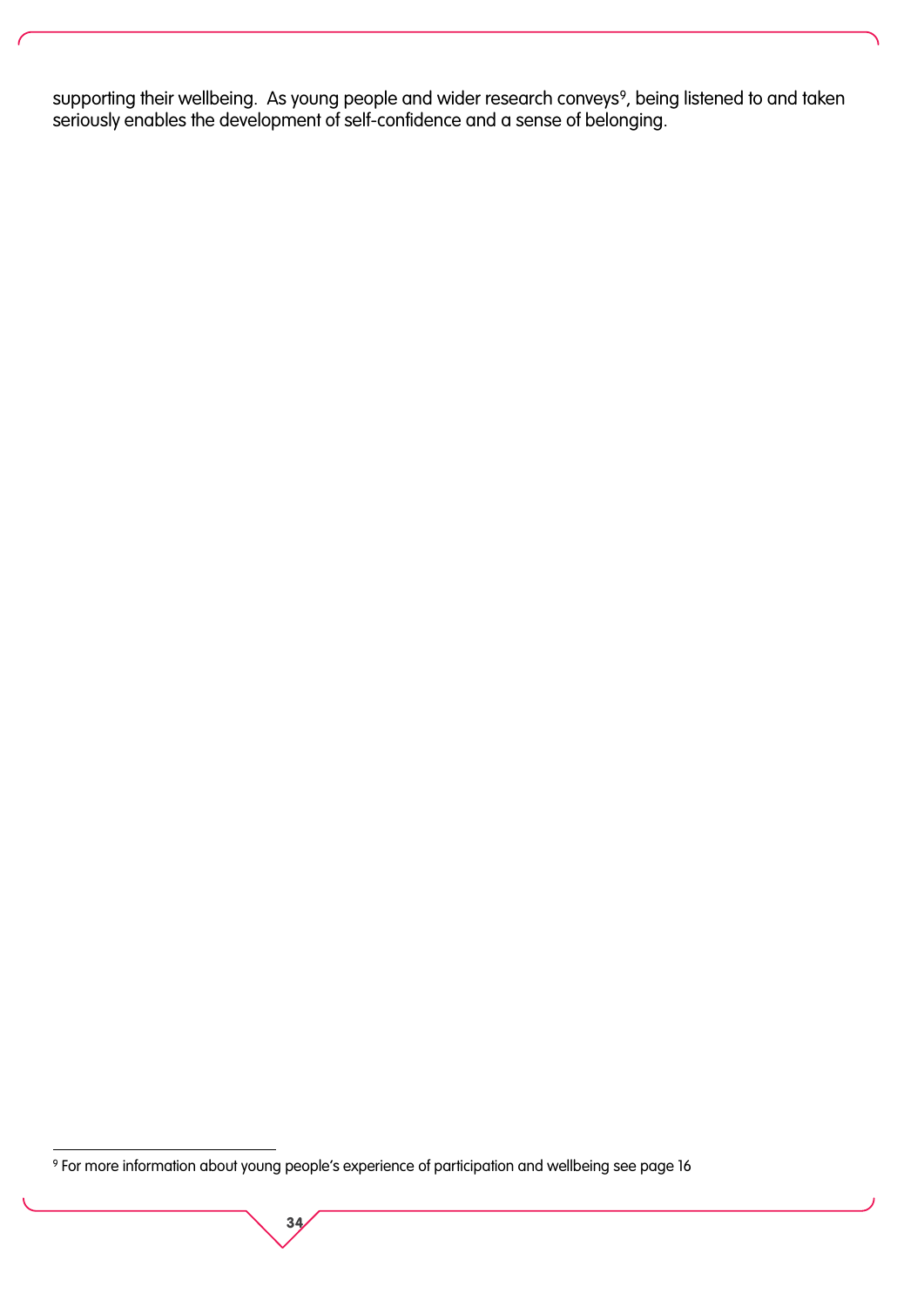# GREAT SCHOOL COUNCIL

The Children's Commissioner has worked with her Advisory Panel of Young People to create suggestions for what a great school council in a secondary school looks and feels like. These suggestions are based on the findings of this report, examples of good practice, and the principles of [The Right Way: A Children's Rights Approach for Education in Wales](https://www.childcomwales.org.uk/wp-content/uploads/2017/05/The-Right-Way-Education.pdf).

The following suggestions show how you can use the principles of a children's rights approach to support your school council:

#### Embedding Children's Rights – making sure children's rights are at the centre of participation in secondary schools

The Head teacher makes sure all members of the school community (staff, pupils and governors) understand that the school council is set up to help fulfil Article 12 of the UNCRC. Article 12 is the right of all children and young people to have a say in decisions that affect their lives.

Teachers in secondary schools plan learning opportunities that link to the school council and can enable participation in school decisions. An example of this is the case study on page 15. Integrating participation into teaching and learning could enable all pupils to be involved in making changes in their school or community and will help support young people to learn about, through and for their rights.

#### Equality and Non-Discrimination– ensuring that every child has an equal opportunity to participate in decision making in school

The school council runs an anonymous survey of their school community to see if there are any groups of young people that feel less able to take part in decisions and why they don't feel able to take part. They then consider the findings to see how they can make sure everyone is included.

The lead teacher for participation works with young people to try new approaches to increase diversity in the school council and other participation groups. Some ideas from the Commissioner's Youth Panel to try are:

- Enable representatives to the school council to represent other groups as well as their year. This could be done by highlighting on the ballot paper where a candidate in a year group also represents a special interest group or minority group.
- Create opportunities in tutor time or curriculum time to explore diverse representation in elected bodies and why it is important;
- Enable different ways to apply to be a member including anonymous applications with no speeches so that young people with less confidence can join in: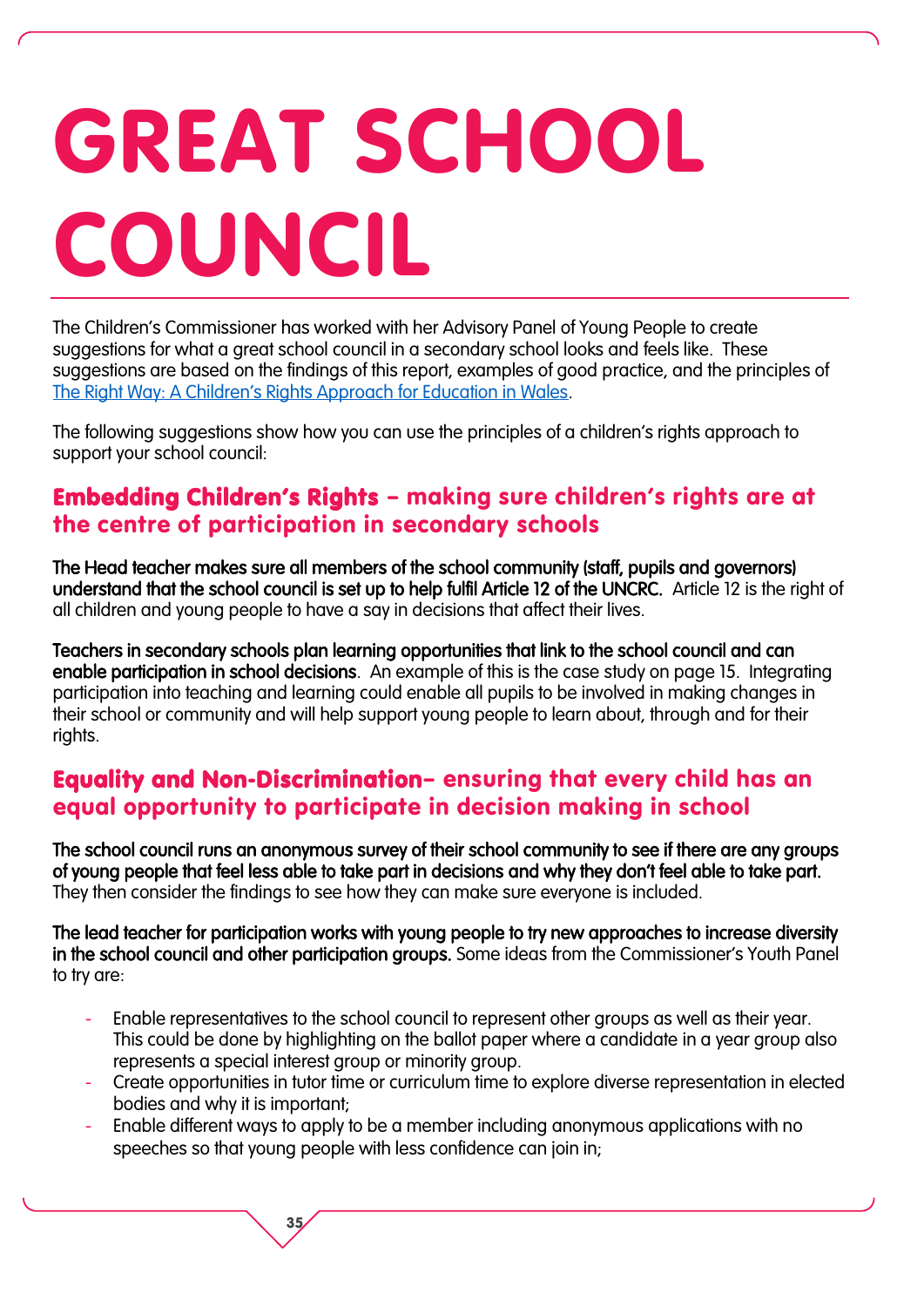- Enable any young person that is passionate about pupil voice to join a parallel group so there is a mixture of elected and non-elected opportunities. Some schools operate a Senedd or Cabinet structure with each Senedd (school council) member linking into and reporting on a different pupil participation group – including eco groups, sports ambassadors, teaching and learning development and equality groups. All pupils are encouraged to join at least one group;
- Make sure that young people with Additional Learning Needs have the support they need to take part.

The school makes sure that voting can take place by secret ballot. This is specified in the regulations and young people in consultation were supportive of this as anonymous voting reduces pressure to vote for particular people or friends.

#### Empowering - developing young people's capabilities as individuals so they're better able to participate and engage with their school leaders and school governing body

School Councils use the Children's Commissioner's [Make A Difference- A Young](https://www.childcomwales.org.uk/make-a-difference/) Person's Guide to [Taking Action](https://www.childcomwales.org.uk/make-a-difference/) for ideas and tools to hold meetings, consider different ideas, and make changes that they want to see.

The local authority provides training about the role of pupil associate governors. This is available for associate pupil governors themselves so that they have skills to take up this role. It is also available for head teachers, chairs of governors and school council link teachers to help them to:

- understand participation in the context of children's rights;
- support pupil governors to take part in meetings;
- ensure that the work of the associate governors links to the school council meetings.

Where governor training is delivered by consortia, then the consortia should offer this training.

The teachers in the school have opportunities for professional learning about effective participation. Estyn have also identified a need for this<sup>10</sup> to ensure pupils voices are heard in decision making.

The Chair of the Governing Body makes sure that pupils know what their governing body does and how pupils can contribute. Chairs could work with teachers to ensure pupils learn how the school is set up and how pupils can interact with the governing body and vice versa through the school council.

The school council considers the structure of the council and specific roles for pupils. The Commissioner's Young People's Advisory Panel recommends that every council has a Chair, Vice-Chair and Secretary and that the council should split into sub-groups to work on particular areas, for greater impact.

The school council lead teacher has sufficient time to develop participation in the school. Lead teachers may need non-teaching time in order to fulfil this, or more staff and resource could be allocated to develop this work.

36

 $\overline{a}$ 

<sup>10</sup> <https://www.estyn.gov.wales/thematic-reports/pupil-participation-best-practice-guide>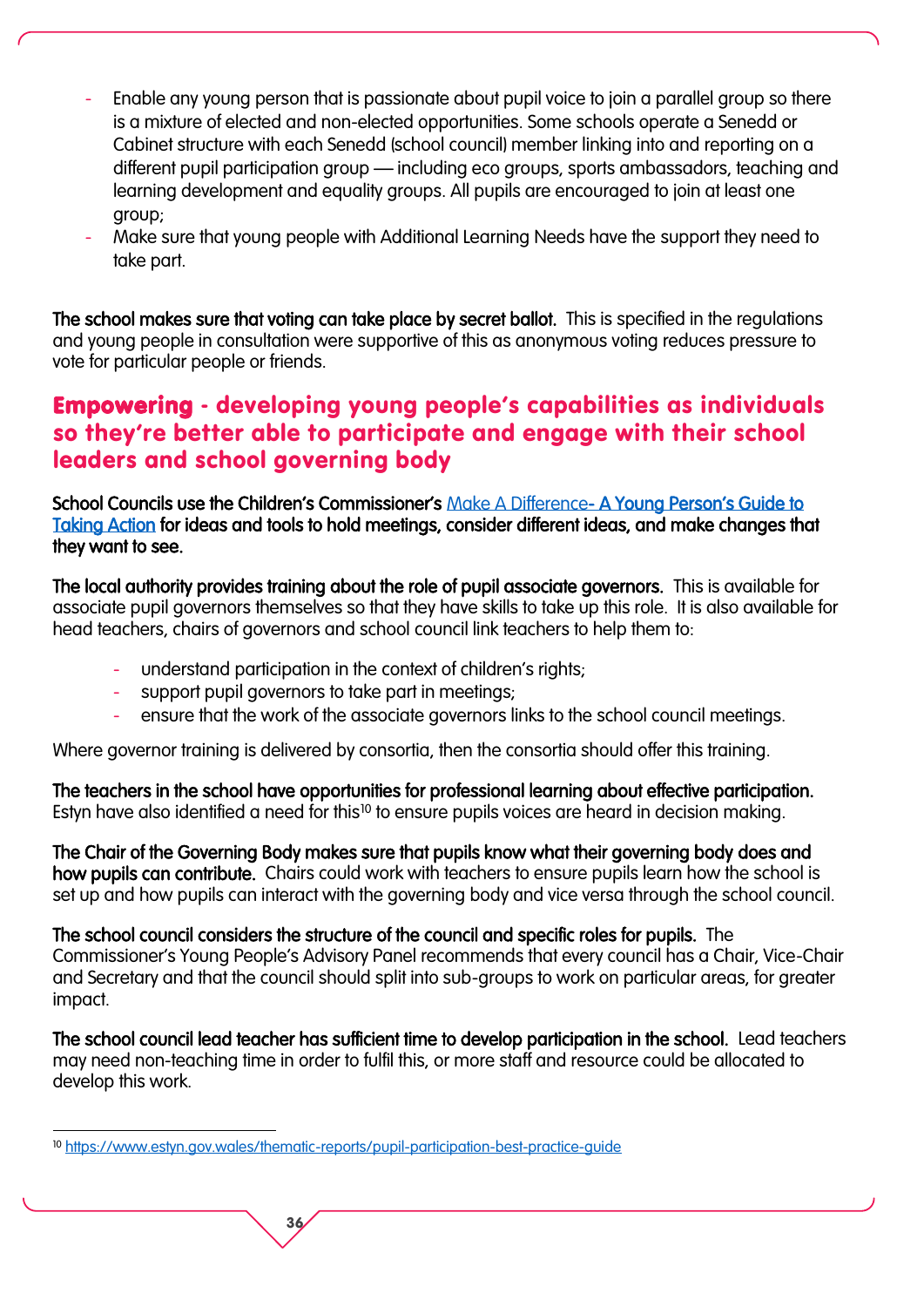#### Participation - ensuring that young people views are taken meaningfully into account

The school council has a say about wellbeing in the school, in line with the Framework for the whole [school approach to emotional and mental wellbeing.](https://gov.wales/framework-embedding-whole-school-approach-emotional-and-mental-well-being) 

School leaders enable opportunities for young people to participate in curriculum design, in line the new curriculum. This includes the school council, but isn't restricted to these pupils; the whole school community is engaged.

Estyn ask about pupil participation in decision making on the pupil questionnaire to see if there are any groups of children that don't feel able to take part. At inspection Estyn already consider the role of the school council, and they also assess participation throughout the school. Current arrangements could be developed by asking all pupils their opinion so inspectors can assess participation of all young people in the school community. Estyn should analyse this information to assess whether particular groups of young people feel less able to participate.

School councils and school leadership teams use a structure for the school council to engage with the wider school population to inform and to feedback decisions. Here are some ideas from the Commissioner's Advisory Panel:

- o school councils should be a minimum and there should be other participation groups for example a youth forum that encourages less confident pupils to take part and who can discuss ideas for the school council;
- o surveys;
- o drop-in consultation clinics;

37

- o a regular way to feedback decisions to the school, like a You Said/We Did noticeboard, or through tutor time;
- o school councils should allow anyone to give them ideas or recommendations, for example through an e mail address or a suggestions box.

Teachers don't choose school council members or pupil associate governors. Regulations are clear that school council members should be elected by pupils and that pupil associate governors are elected by the members of the council.

The local authority looks for ways to link local participation groups such as their youth forum to school councils and create opportunities to celebrate examples of effective participation in schools.

#### Accountability- making sure governing bodies and school leaders maintain and are accountable to effective school councils.

Chairs of governing bodies involve the school council in their work. Chairs work with their school council to explore whether a link governor should attend school council meetings, and how they can best inform the school council about the decisions they have taken.

 The Head teacher and Chair of the Governing Body create opportunities for the school council to find out how their participation has influenced decision making our Advisory Panel suggest that these opportunities include: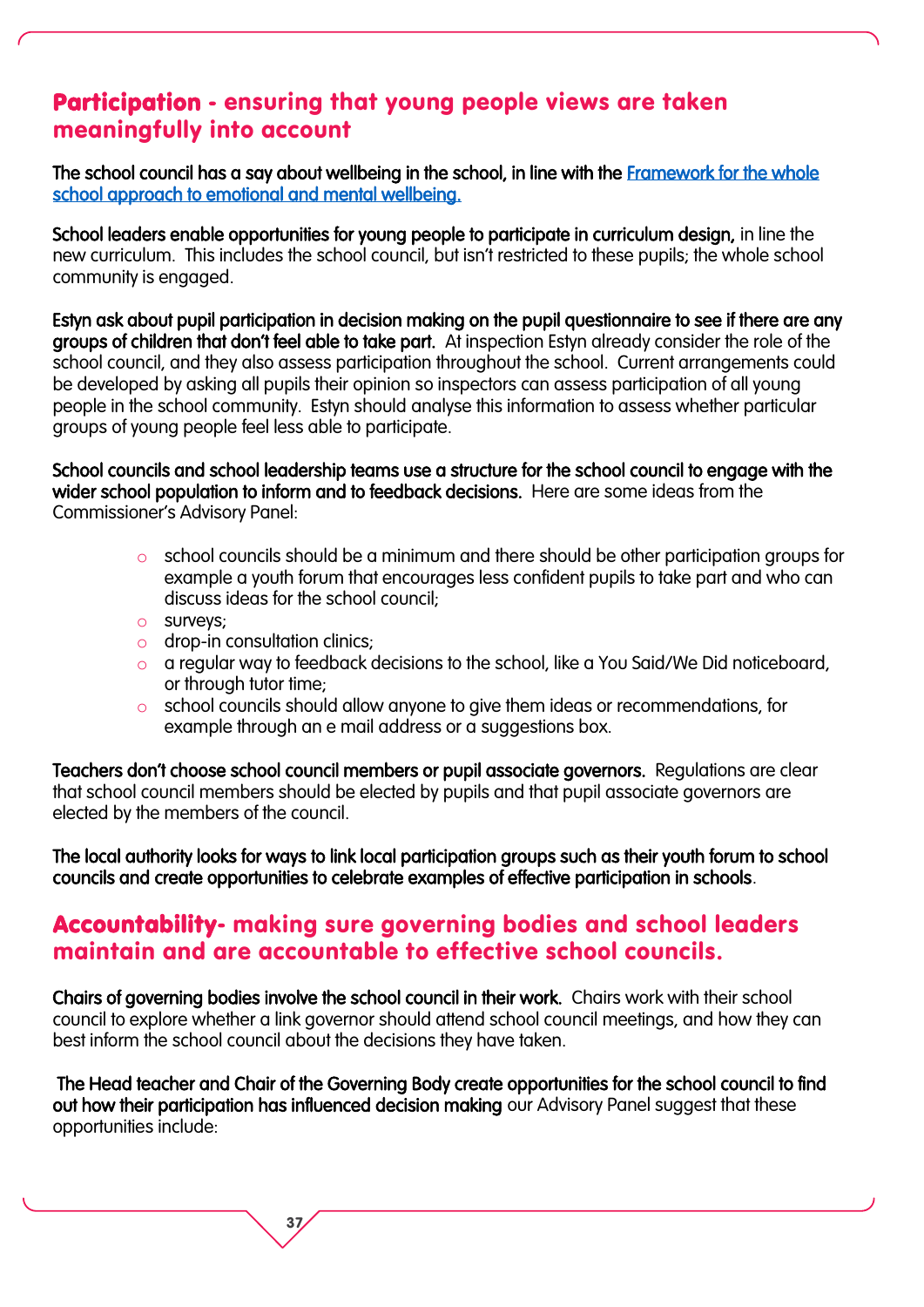- providing feedback about how they have taken forward suggestions of the school council (for example a You Said, We Did display board which is regularly updated);
- Attending school council meetings to talk about the work of Governors;

38

- Discussing the minutes of school council meetings at Governors meetings;
- The Head or Chair comes to school council meeting and runs a 'hot seat' session, enabling members of the council to submit questions about this either face to face or anonymously, e.g. through a question box;
- The Head or Chair explains the reasons why some suggestions of the school council are not taken forward too.

#### Chairs of governing bodies enable associate pupil governors to take part in meetings, in line with Regulations.